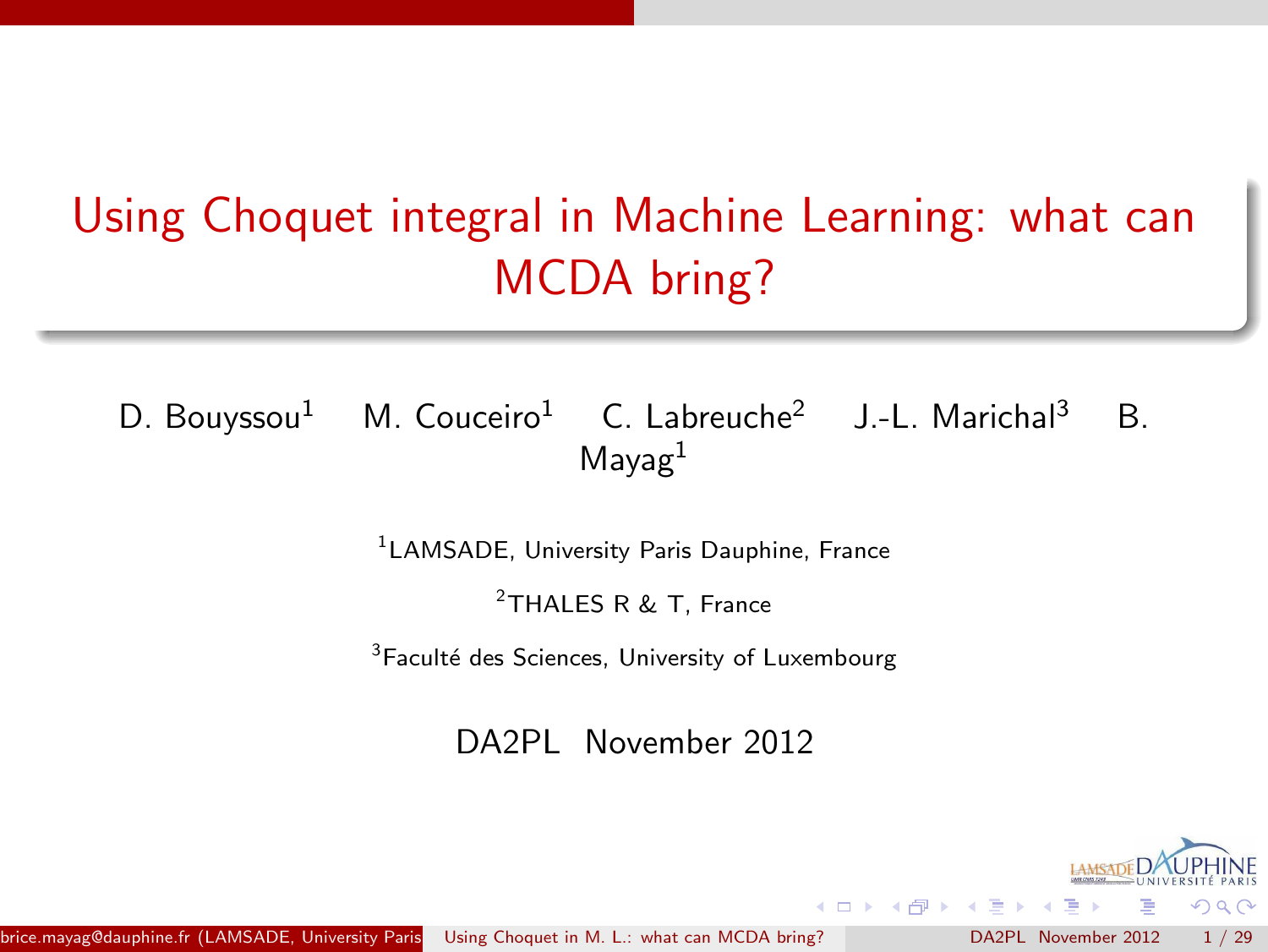#### **Settings**

# Plan

# **[Settings](#page-1-0)**

- **[Context and notations](#page-2-0)**
- [The Choquet integral model](#page-8-0)

[Learning the utility functions and the capacity simultaneously](#page-10-0) [The limitation of Choquet integral: a classical example](#page-11-0)

- [Examples non representable by a Choquet integral](#page-17-0)
- **•** [Sufficient conditions for two criteria](#page-22-0)

# [Interpretation of the Choquet integral model](#page-23-0)

- **•** [Interpretation of a capacity](#page-24-0)
- [Interpretation of the Choquet integral model](#page-26-0)

# **[Conclusion](#page-27-0)**

<span id="page-1-0"></span> $\left\{ \left\vert \left\langle \left\langle \left\langle \mathbf{q} \right\rangle \right\rangle \right\rangle \right\vert \left\langle \mathbf{q} \right\rangle \right\vert \left\langle \mathbf{q} \right\rangle \right\vert \left\langle \mathbf{q} \right\rangle \right\vert \left\langle \mathbf{q} \right\rangle \left\langle \mathbf{q} \right\rangle \right\vert$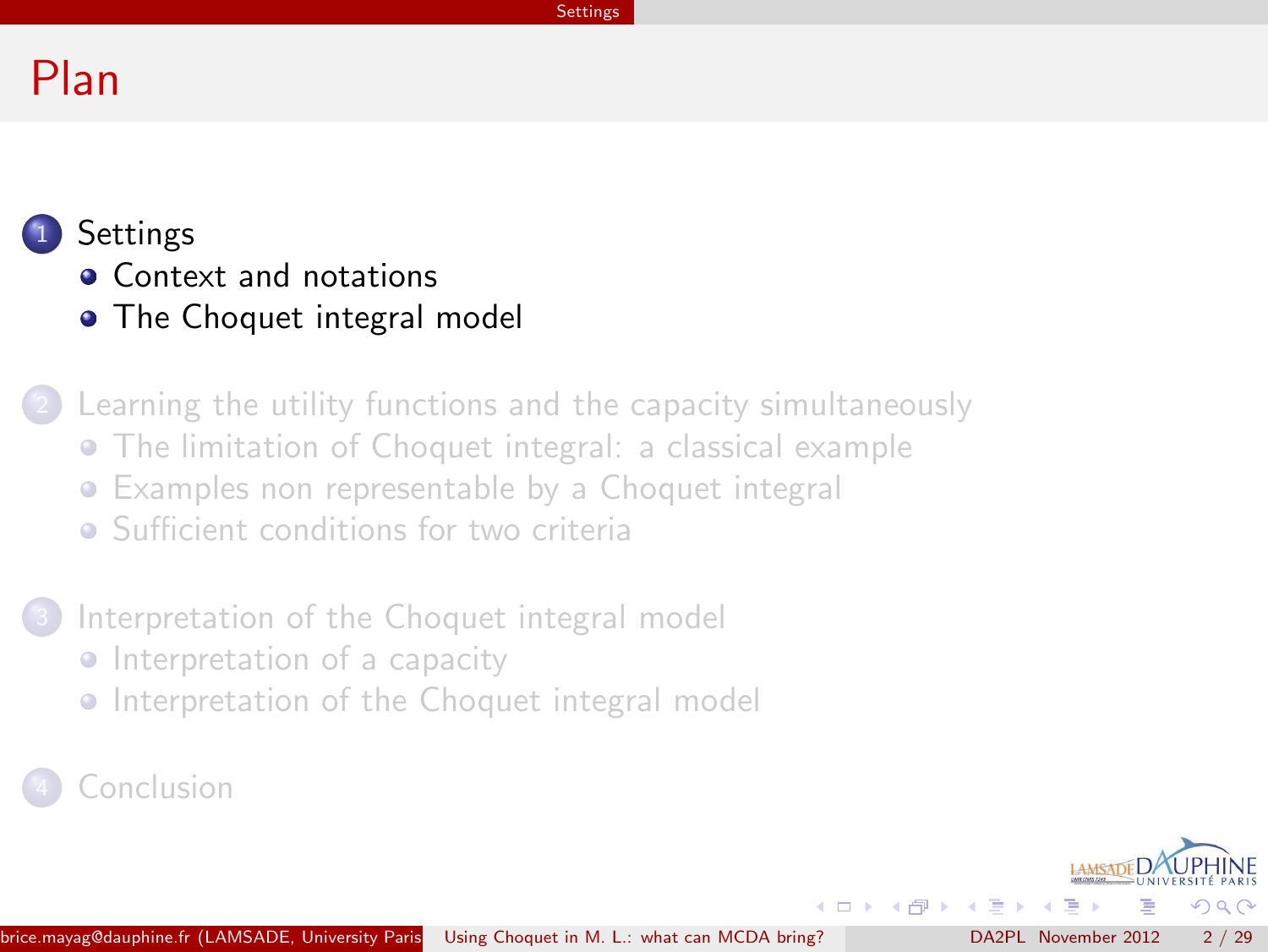# The context: MultiCriteria Decision Aid (MCDA)

Aim: to help a decision-maker (DM) to select one or more alternatives among several alternatives evaluated on  $|N|$  criteria often contradictory.

 $\implies$  We need to construct a preference relation over the set of all alternatives X

# In practice, using MultiAttribute Utility Theory (MAUT):

• People suppose  $\succsim_{X}$  representable by an overall utility function U:

$$
x \gtrsim_X y \Leftrightarrow U(x) \geq U(y) \tag{1}
$$

<span id="page-2-0"></span>**K Q X K A P X 4 3 X 4** 

- People ask to the DM some preferential information  $\succeq_{X'}$  (learning examples) on  $X' \subseteq X$
- If  $\succsim_{X'}$  is representable by  $U$ , then the model obtained in  $X'$  will be then automatically extended to  $X$ .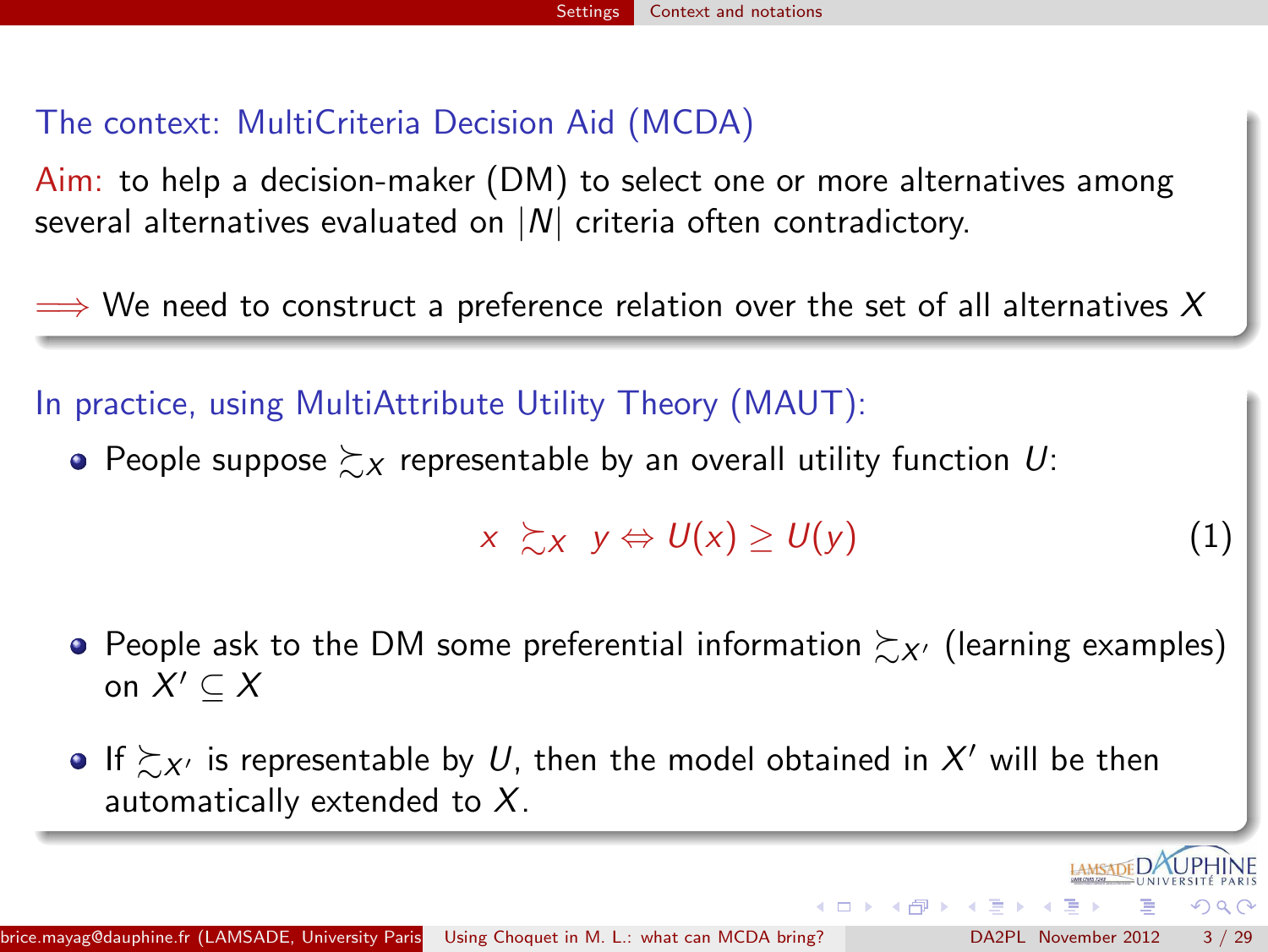Notations:

- $N = \{1, \ldots, n\}$  a finite set of criteria.
- $\bullet$   $X = X_1 \times \cdots \times X_n$  is the set of actions (alternatives or options),
	- $\bullet$   $X_i$  is the set of possible levels on criterion *i*.
- $u_i: X_i \to \mathbb{R}$  is an utility function.
- $\bullet \succeq$  is a preferential information of DM (binary relation)
	- $\bullet$  ≻ is the asymmetric part of  $\succeq$ .

4 D F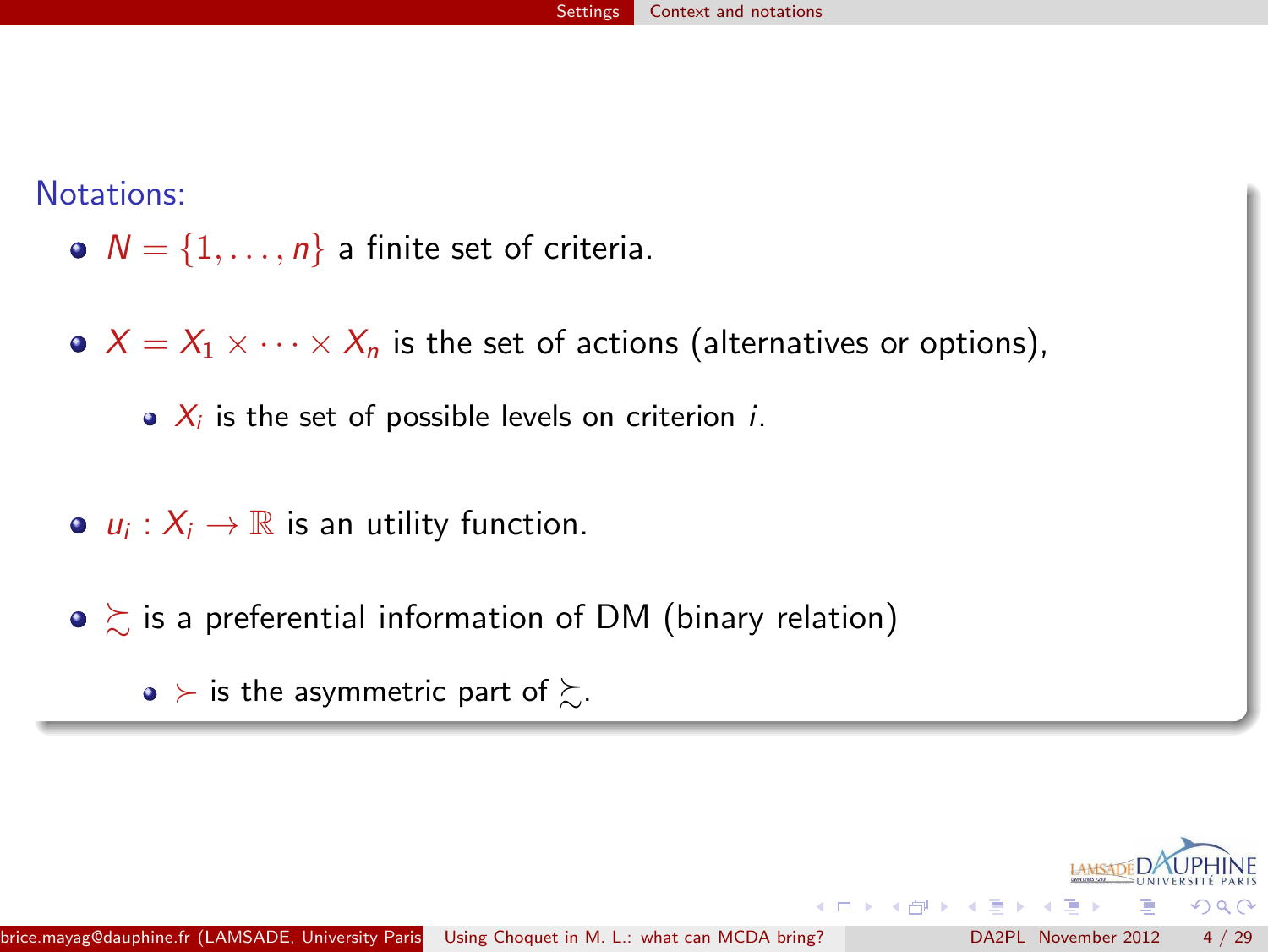# Example (Grabisch and Labreuche)

Evaluation of students on three subjects Mathematics (M), Statistics (S) and Language skills (L).

 $\implies$  with  $N = \{1, 2, 3\}$ 

|   | Students $1:$ Mathematics (M) $2:$ Statistics (S) $3:$ Language (L) |    |  |
|---|---------------------------------------------------------------------|----|--|
|   | 14                                                                  |    |  |
|   | 14                                                                  | 15 |  |
| G |                                                                     | 16 |  |
|   |                                                                     |    |  |

All marks are taken from the same scale [0, 20].

4 D F

 $\left\{ \left\{ \left\{ \left\{ \left\{ i\right\} \right\} \right\} \right\} \in\mathbb{R} \right\}$ 

 $\sim$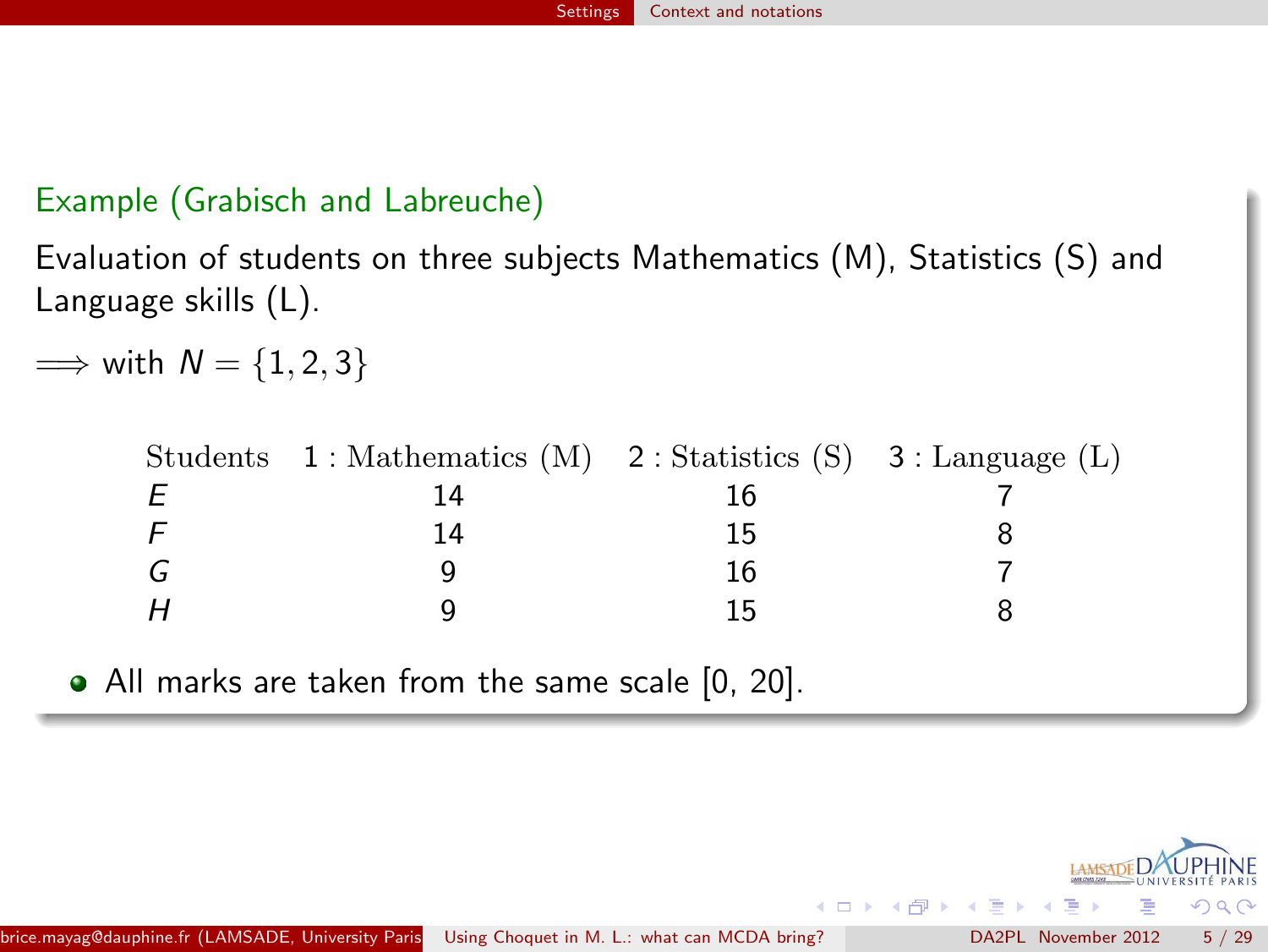#### Example

|   | Students $1: \text{Math}(M)$ $2: \text{Stat}(S)$ $3: \text{Lang}(L)$ |    |  |
|---|----------------------------------------------------------------------|----|--|
| F | 14                                                                   | 16 |  |
|   | 14                                                                   | 15 |  |
| G |                                                                      | 16 |  |
| Н |                                                                      | 15 |  |

To select the best students, the dean of the faculty expresses his preferences:

**•** for a student good in Mathematics, Language is more important than **Statistics** 

 $\Rightarrow$   $E \prec F$ ,

**•** for a student bad in Mathematics, Statistics is more important than Language

 $\implies H \prec G$ .

**K 母 ト マ ヨ**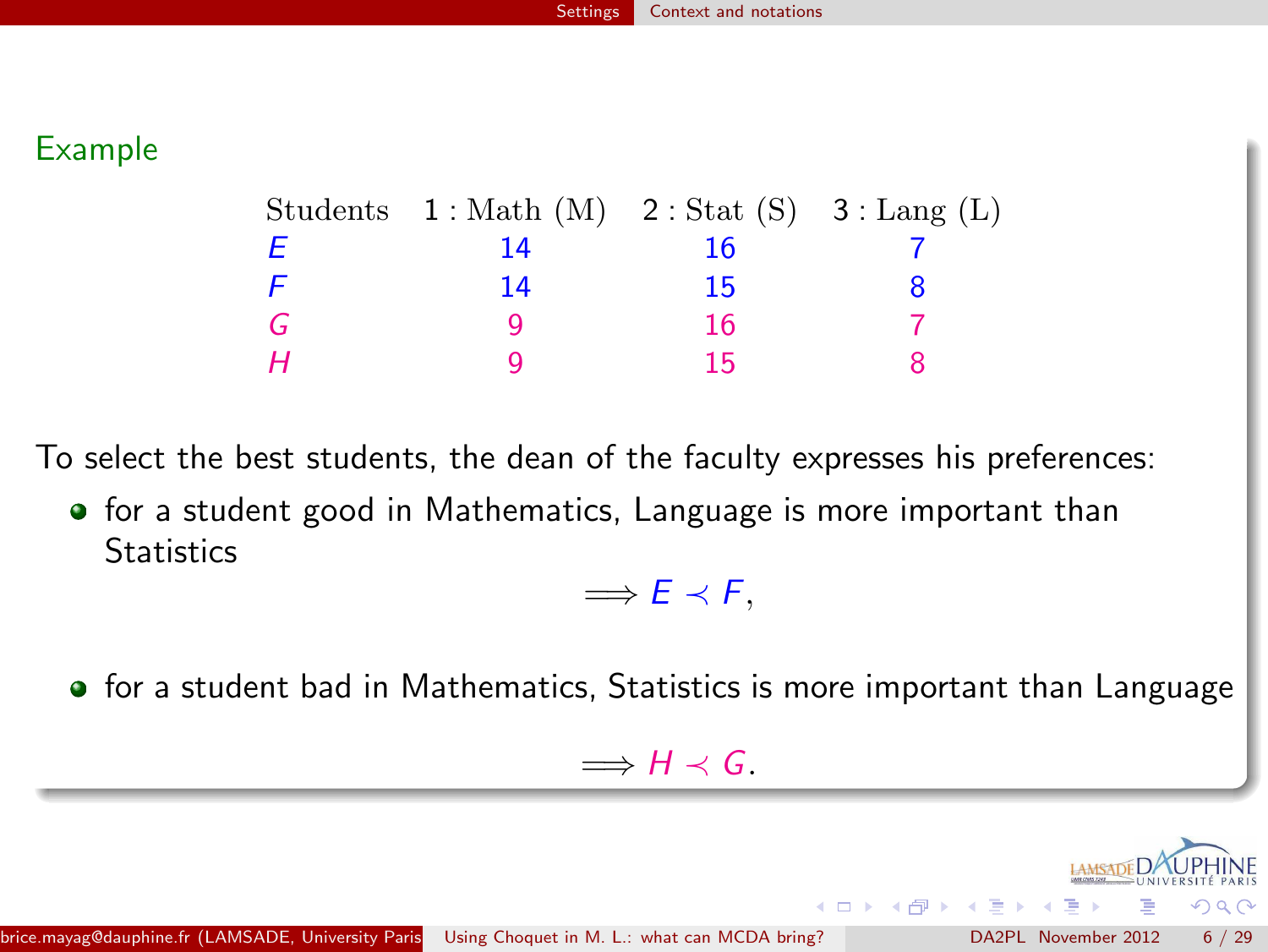# Example (The Limitation of the Weighted Sum)

| Students                                                                                                                                                                       | $1: \text{Math}(\text{M})$ |    | $2:$ Stat $(S)$ 3 : Lang $(L)$ |  |
|--------------------------------------------------------------------------------------------------------------------------------------------------------------------------------|----------------------------|----|--------------------------------|--|
| Ε                                                                                                                                                                              | 14                         | 16 |                                |  |
| F                                                                                                                                                                              | 14                         | 15 | 8                              |  |
| G                                                                                                                                                                              | 9                          | 16 |                                |  |
| Н                                                                                                                                                                              | 9                          | 15 | 8                              |  |
| $\bullet$ For a student good in M, L is more important than S:<br>$F \prec F$<br>$u_M(14)$ $w_M + u_S(16)$ $w_S + u_L(7)$ $w_L < u_M(14)$ $w_M + u_S(15)$ $w_S + u_L(8)$ $w_L$ |                            |    |                                |  |
| $\bullet$ For a student bad in M, S is more important than L:                                                                                                                  |                            |    |                                |  |
| $H \prec G$                                                                                                                                                                    |                            |    |                                |  |
| ⇓                                                                                                                                                                              |                            |    |                                |  |
| $u_M(9)$ $w_M + u_S(15)$ $w_S + u_L(8)$ $w_L < u_M(9)$ $w_M + u_S(16)$ $w_S + u_L(7)$ $w_L$                                                                                    |                            |    |                                |  |

つへへ

**LAMSAD** 

メロト メ御 トメ ミト メミト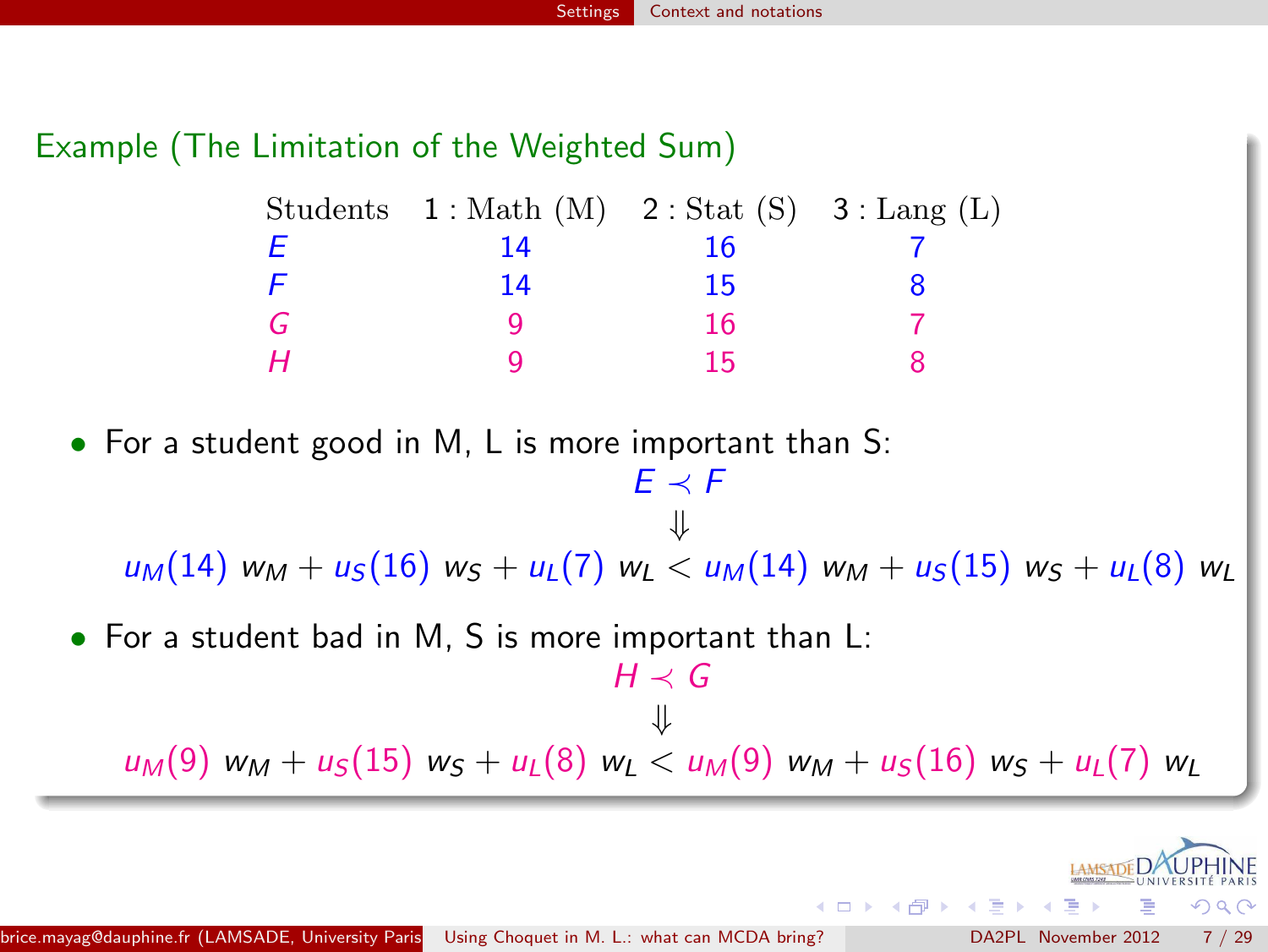### Example (The Limitation of the Weighted Sum)

|   | Students $1: \text{Math}(M)$ $2: \text{Stat}(S)$ $3: \text{Lang}(L)$ |    |  |
|---|----------------------------------------------------------------------|----|--|
| Ε | 14                                                                   | 16 |  |
| F | 14                                                                   | 15 |  |
| G |                                                                      | 16 |  |
| Н |                                                                      | 15 |  |

**Conclusion:** For all utility functions  $u_M$ ,  $u_S$  and  $u_L$ , the two preferences  $E \prec F$ and  $H \prec G$  lead to a contradiction with the arithmetic mean model.

 $\implies$  We need to try another model

4 D F

 $\mathcal{A} \leftarrow \mathcal{A} \leftarrow \mathcal{A} \leftarrow \mathcal{A}$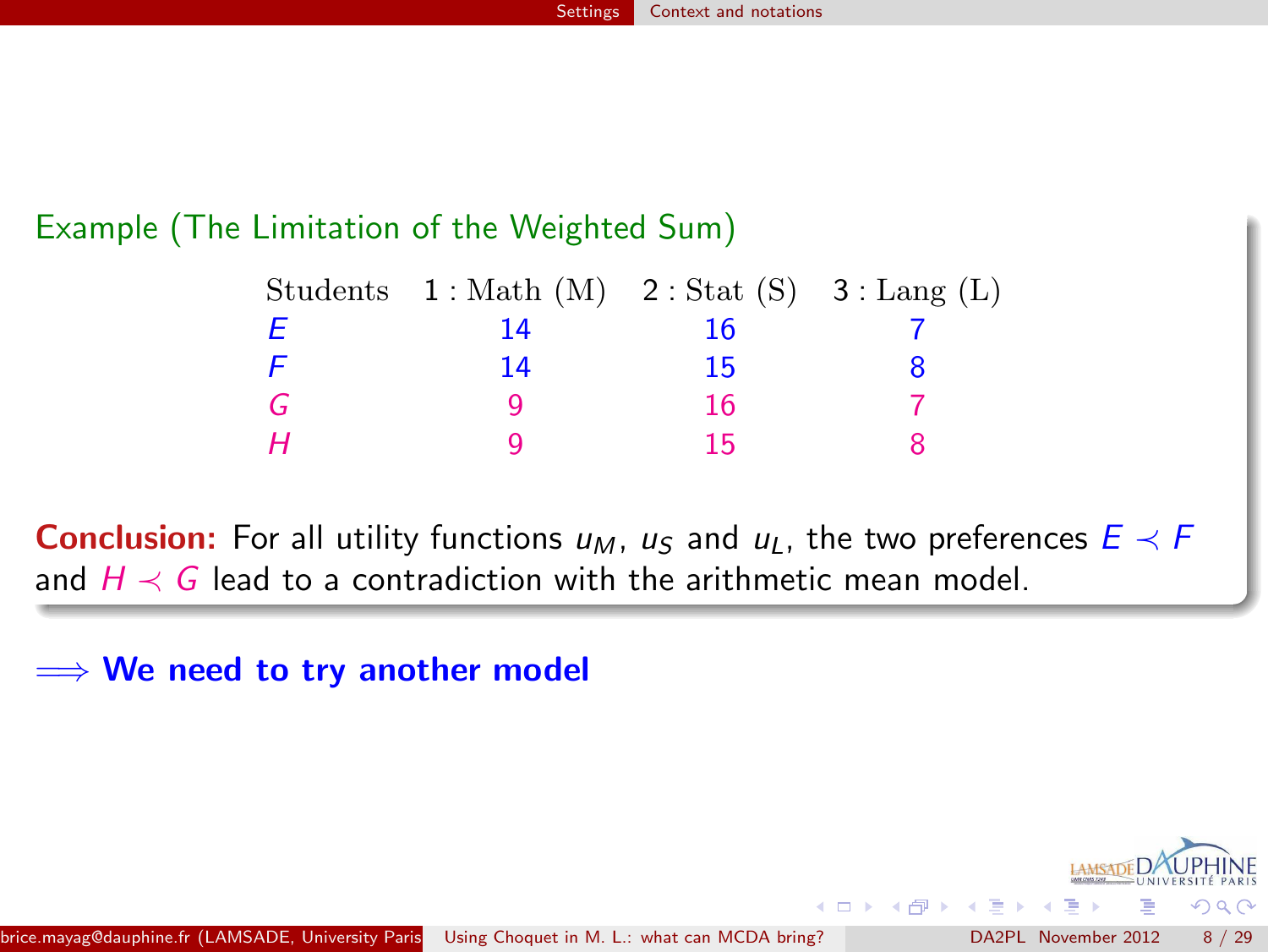# Definition (A capacity)

A set function  $\mu$  :  $2^N \rightarrow [0, 1]$  is a *capacity* if:

 $\bullet \ \mu(\emptyset) = 0$ 

 $\bullet \ \mu(N) = 1$ 

 $\bullet$  ∀A,  $B\in 2^{\textsf{N}},\;$   $[A\subseteq B\Rightarrow \mu(A)\leq \mu(B)]$   $\quad$  (monotonicity).

<span id="page-8-0"></span>

**K ロ ト K 何 ト K ヨ ト K**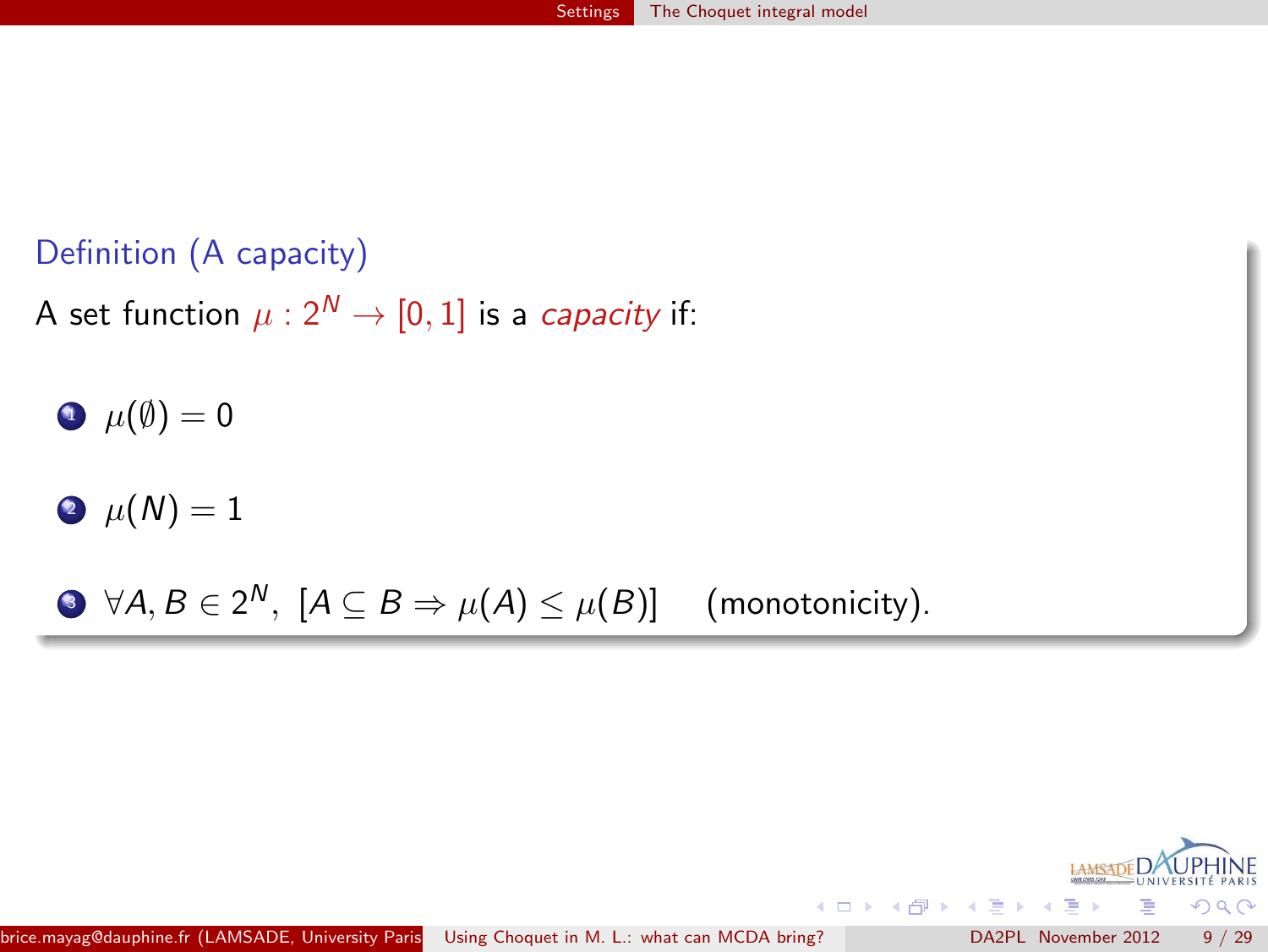#### Definition (The Choquet integral)

For an alternative  $x := (x_1, ..., x_n) \in X$ , the expression of the Choquet integral w.r.t. a capacity  $\mu$  is given by:

$$
C_{\mu}((u_1(x_1),\ldots,u_n(x_n))) := \sum_{i=1}^n (u_{\tau(i)}(x_{\tau(i)})-u_{\tau(i-1)}(x_{\tau(i-1)})) \mu(\{\tau(i),\ldots,\tau(n)\})
$$

where  $\tau$  is a permutation on N such that

\n- \n
$$
u_{\tau(1)}(x_{\tau(1)}) \leq u_{\tau(2)}(x_{\tau(2)}) \leq \cdots \leq u_{\tau(n-1)}(x_{\tau(n-1)}) \leq u_{\tau(n)}(x_{\tau(n)})
$$
\n
\n- \n
$$
u_{\tau(0)}(x_{\tau(0)}) := 0
$$
\n
\n



4 桐 8 14 円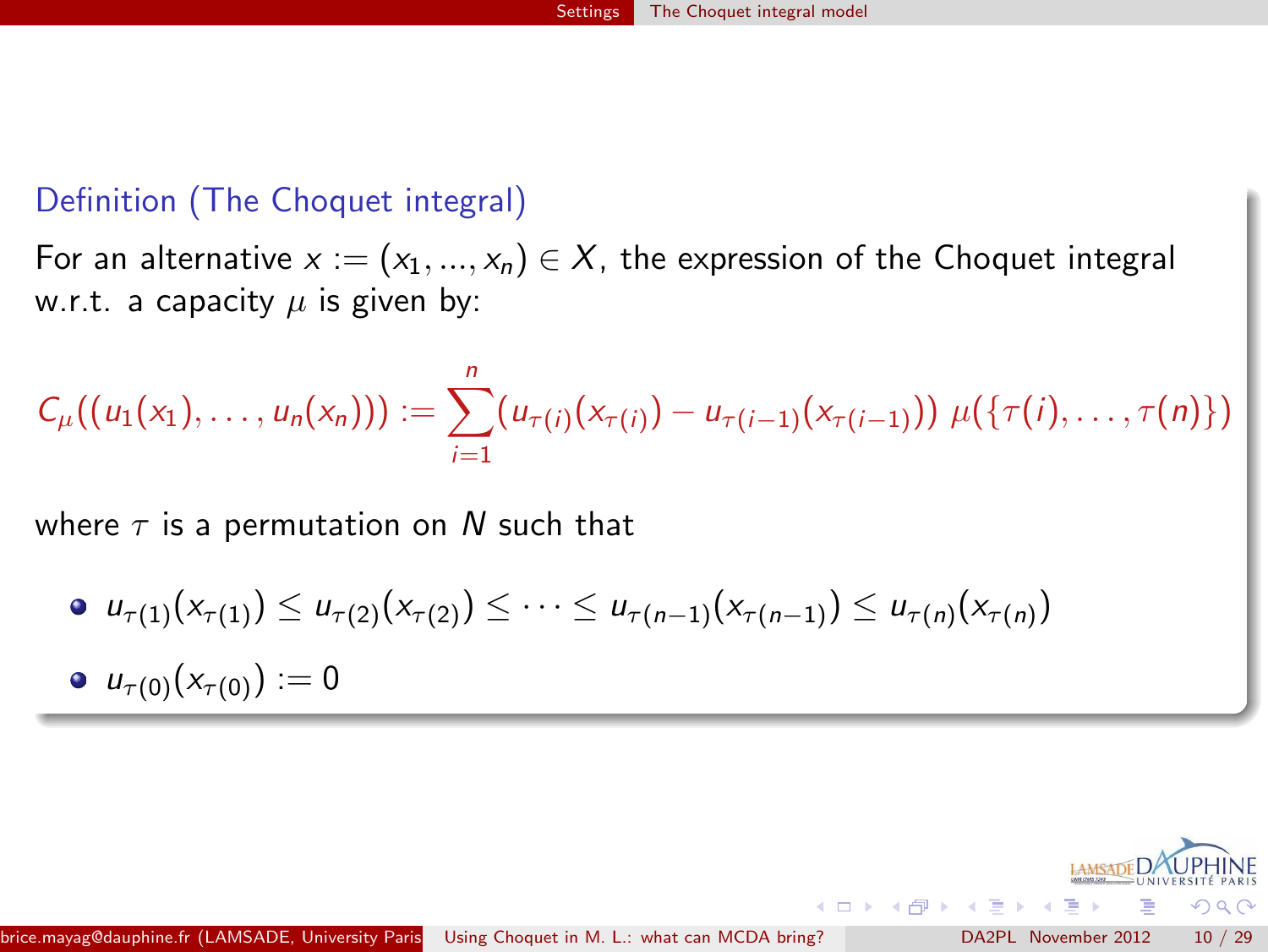# Plan

# **[Settings](#page-1-0)**

- **[Context and notations](#page-2-0)**
- [The Choquet integral model](#page-8-0)

# 2 [Learning the utility functions and the capacity simultaneously](#page-10-0)

- [The limitation of Choquet integral: a classical example](#page-11-0)
- [Examples non representable by a Choquet integral](#page-17-0)
- **•** [Sufficient conditions for two criteria](#page-22-0)

### [Interpretation of the Choquet integral model](#page-23-0)

- **•** [Interpretation of a capacity](#page-24-0)
- [Interpretation of the Choquet integral model](#page-26-0)

# **[Conclusion](#page-27-0)**

<span id="page-10-0"></span>**同下 4 三下 4**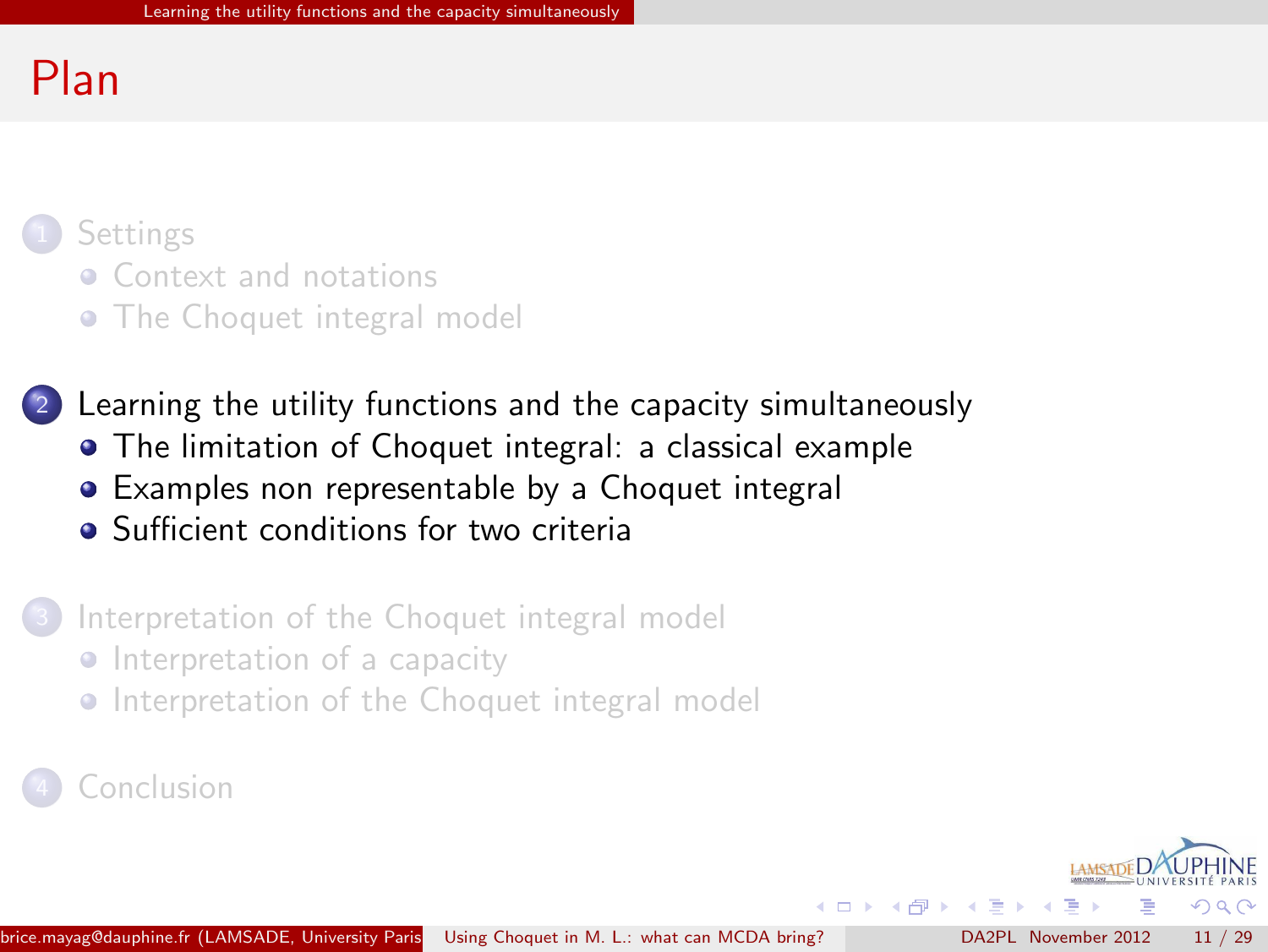#### Example (The Limitation of the Choquet integral)

|   | Students $1: \text{Math}(M)$ $2: \text{Stat}(S)$ $3: \text{Lang}(L)$ |    |  |
|---|----------------------------------------------------------------------|----|--|
| Е | 14                                                                   | 16 |  |
| F | 14                                                                   | 15 |  |
| G |                                                                      | 16 |  |
| Н |                                                                      | 15 |  |

Hypothesis: utility functions are fixed here and are equal to the marks obtained.

• For a student good in M, L is more important than S

$$
[E \prec F] \Rightarrow 7 + 7\mu({M, S}) + 2\mu({S}) < 8 + 6\mu({M, S}) + \mu({S})
$$

• For a student bad in M, S is more important than L

<span id="page-11-0"></span> $[H \prec G] \Rightarrow 8 + \mu({M, S}) + 6\mu({S}) < 7 + 2\mu({M, S}) + 7\mu({S})$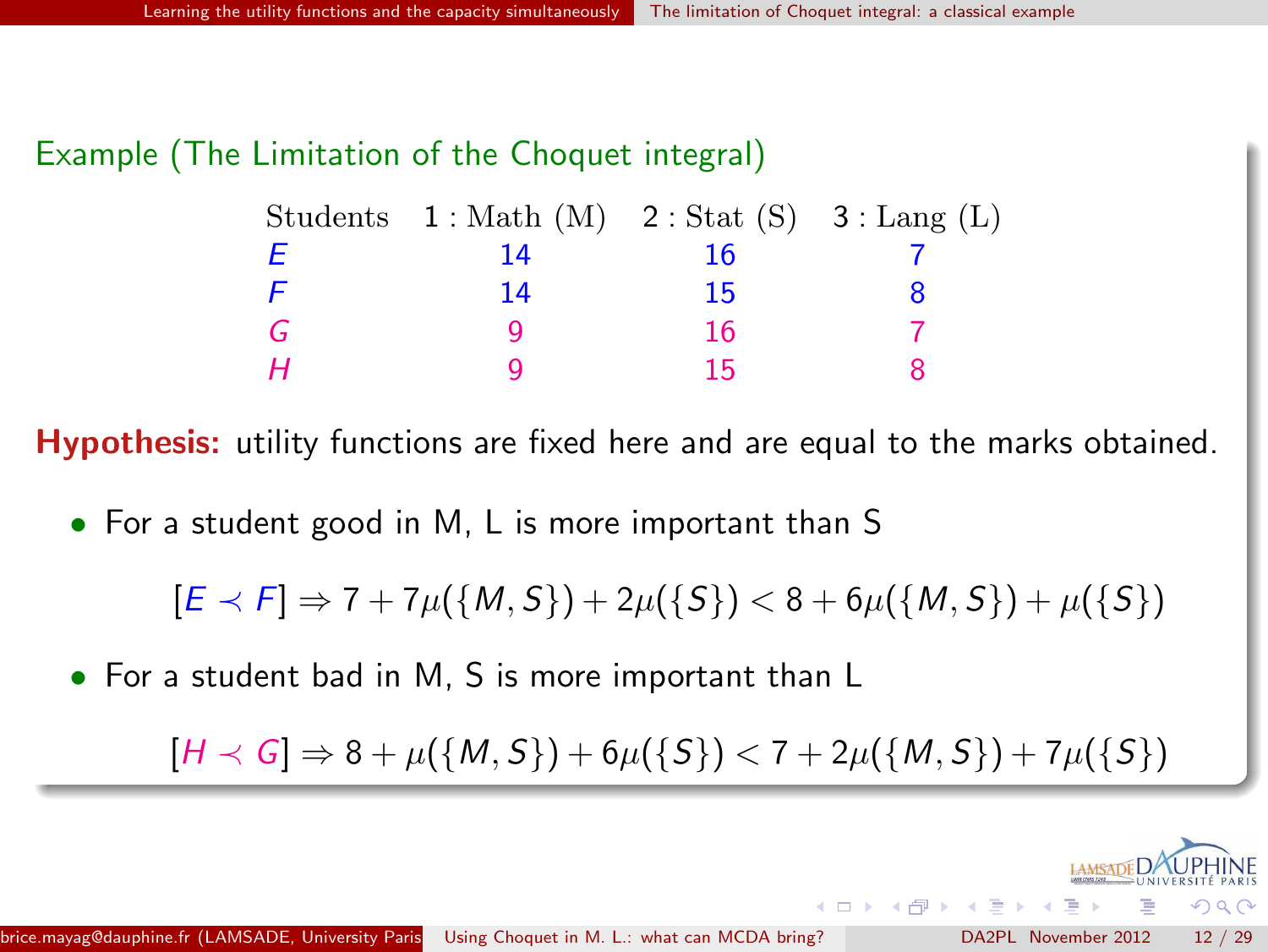### Example (The Limitation of the Choquet integral)

|   | Students $1: \text{Math}(M)$ $2: \text{Stat}(S)$ $3: \text{Lang}(L)$ |    |  |
|---|----------------------------------------------------------------------|----|--|
| Е | 14                                                                   | 16 |  |
| F | 14                                                                   | 15 |  |
| G |                                                                      | 16 |  |
| Н |                                                                      | 15 |  |

• For a student good in M, L is more important than S

$$
[E \prec F] \Rightarrow \mu({M, S}) + \mu({S}) < 1
$$

• For a student bad in M, S is more important than L

$$
[H \prec G] \Rightarrow \mu(\{M, S\}) + \mu(\{S\}) > 1
$$

**Conclusion:** The two preferences,  $E \prec F$  and  $H \prec G$ , are not representable by a Choquet integral  $C_u$ 

 $\left\{ \left\{ \left. \left| \left. \left| \left. \left| \left. \left| \right. \right| \right| \right| \right| \right\} \right| \right\} \left\{ \left. \left| \left. \left| \left. \right| \right| \right| \right\} \right\} \right\}$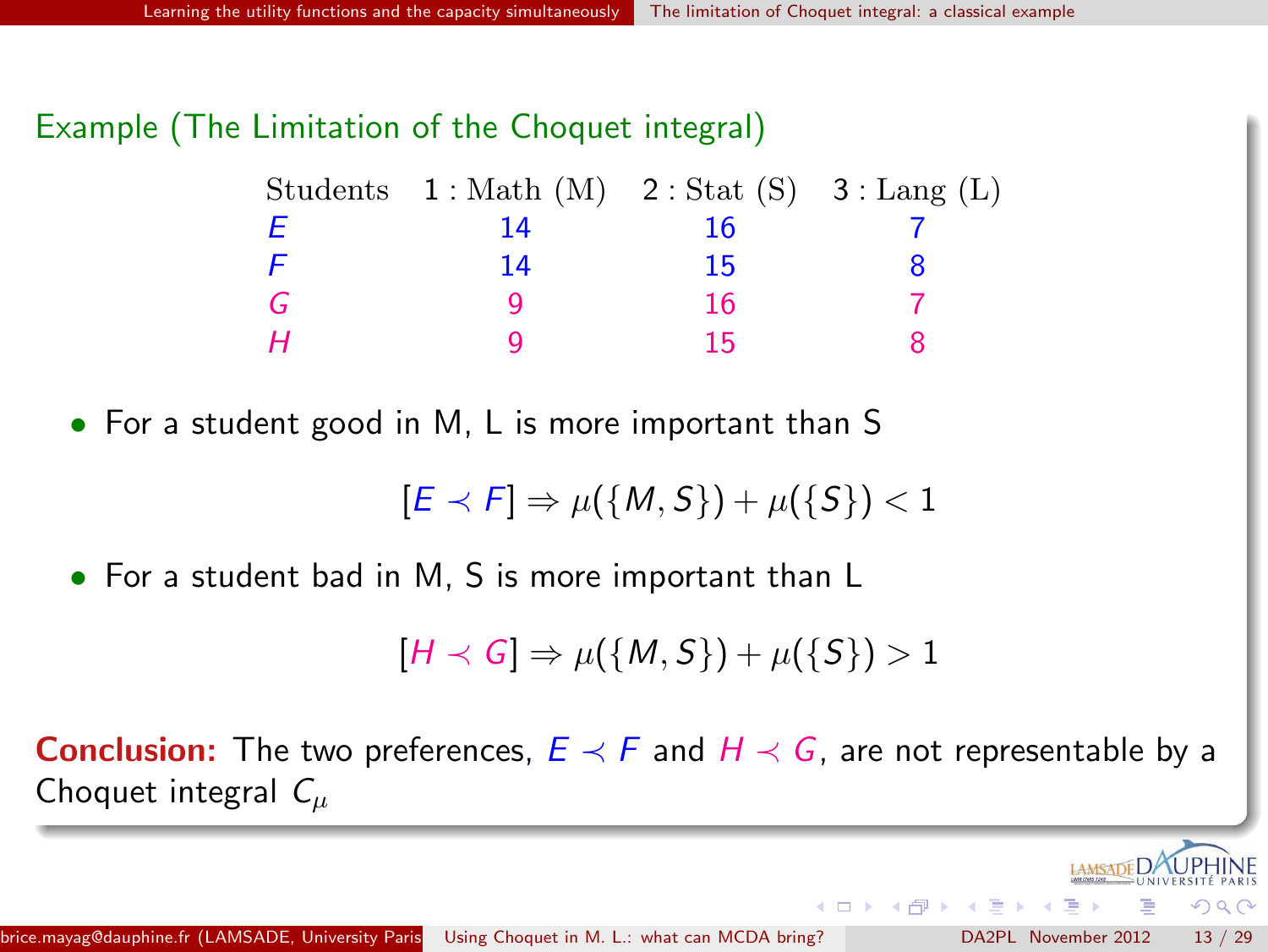#### Remark

- We tried to find a capacity by assuming that the utility functions u<sub>i</sub> are are equal to the marks obtained.
- If  $u_M(a) = u_S(a) = u_L(a)$ , for all  $a \in [0, 20]$ , then  $E \prec F$  and  $H \prec G$  remain not representable by  $C_{\mu}$  because  $E, F, G, H$  are comonotone and thus the preferences  $E \prec F$  and  $H \prec G$  violate comonotone additivity.

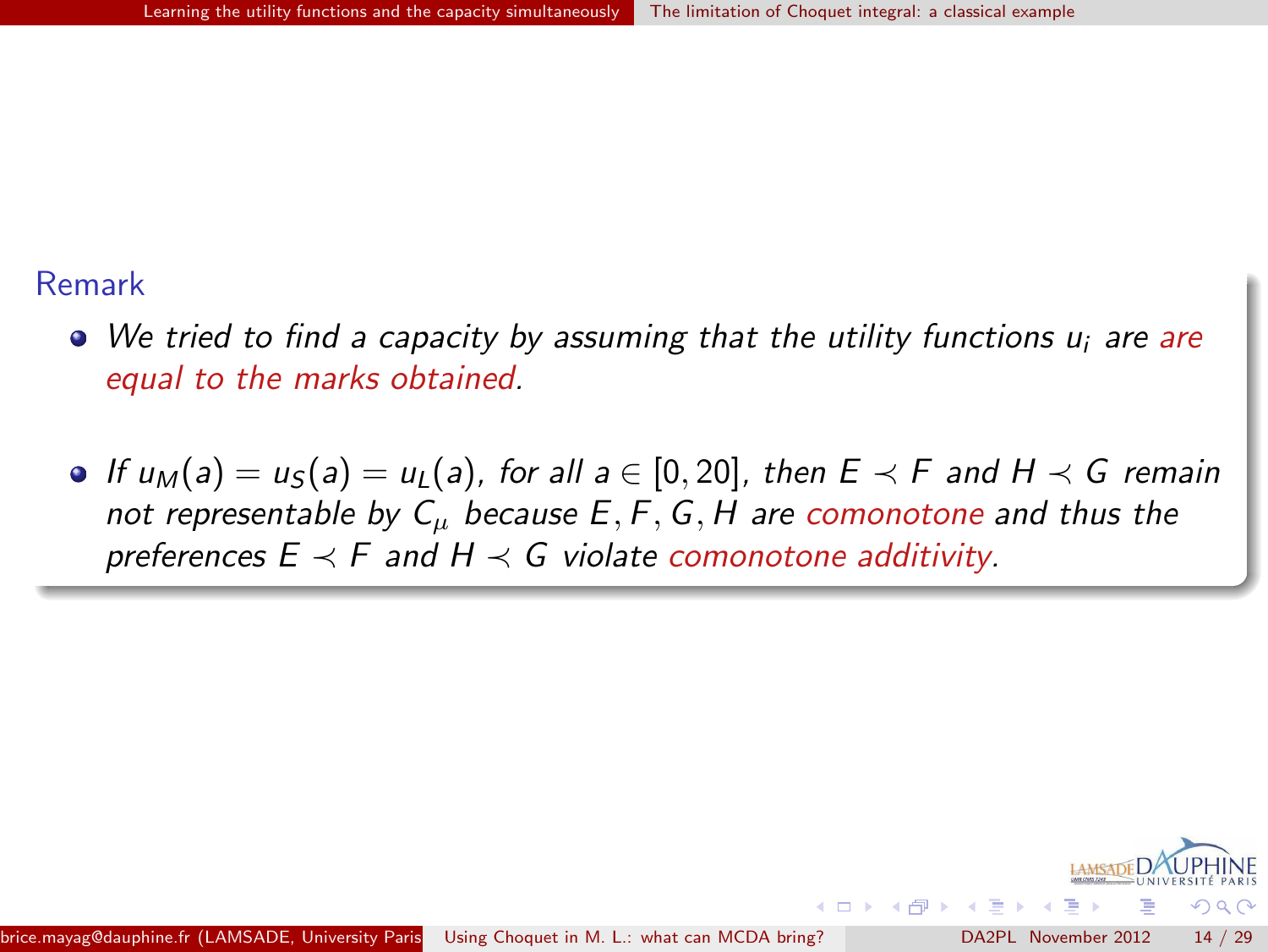#### Example

.

Let us assume the following utility functions:

1 : Mathematics (M) 2 : Statistics (S) 3 : Language (L) E  $u_M(14) = 16$   $u_S(16) = 16$   $u_L(7) = 7$ <br>
F  $u_M(14) = 16$   $u_S(15) = 15$   $u_L(8) = 8$  $u_S(15) = 15$   $u_L(8) = 8$ G  $u_M(9) = 9$   $u_S(16) = 16$   $u_L(7) = 7$ H  $u_M(9) = 9$   $u_S(15) = 15$   $u_L(8) = 8$ 

- Here for the DM, the interpretation of "a good mark" in mathematics and "a good mark" in statistics is different.
- Such an interpretation is not in contradiction with the definition of commensurate scales: for  $x_i \in X_i$  and  $x_j \in X_j$ ,

 $u_i(x_i) \ge u_i(x_i)$  iff the DM considers  $x_i$  at least as good as  $x_i$ 

 $QQ$ 

メロト メ御 トメ ミト メミト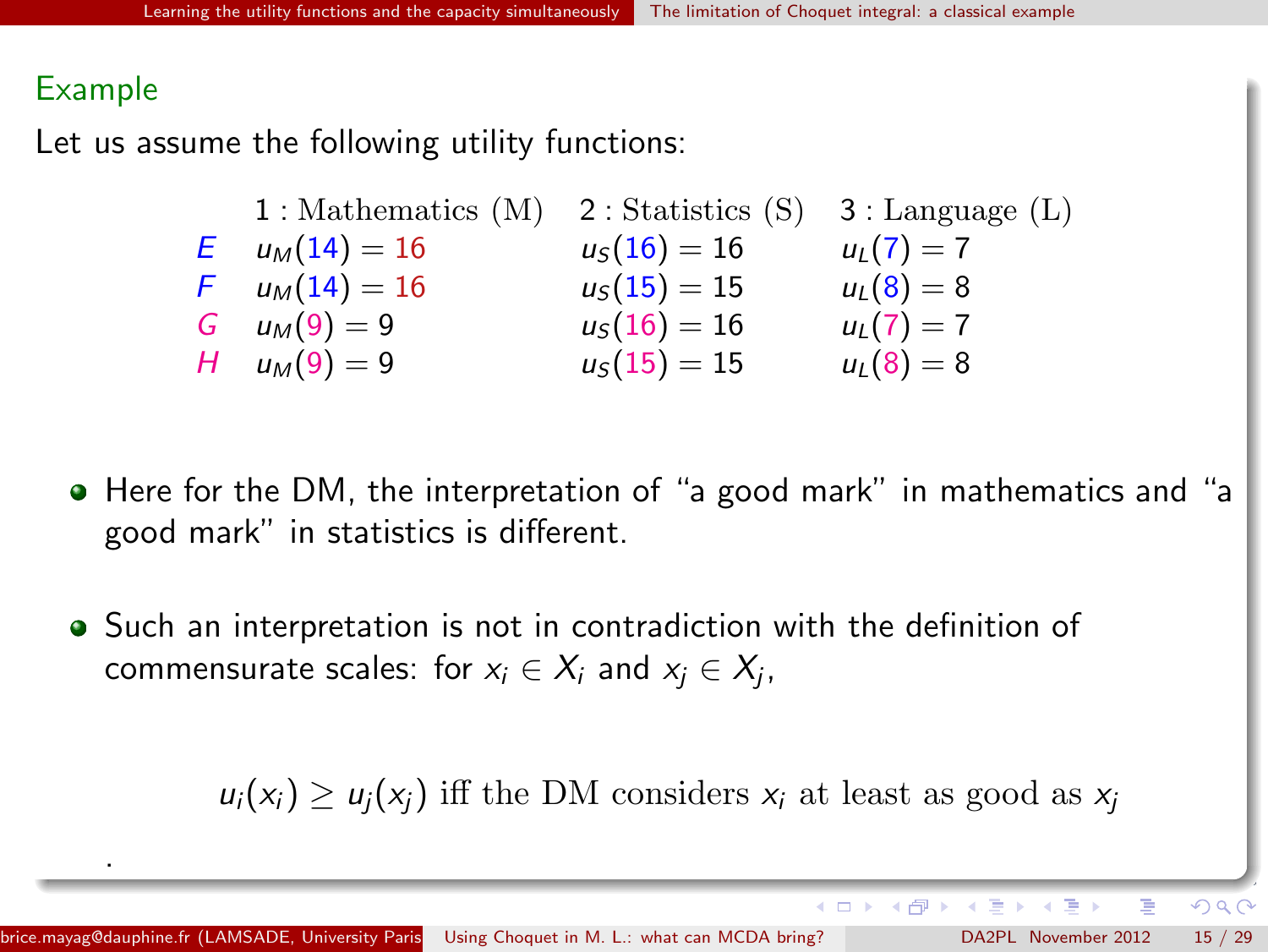#### Example

1 : Mathematics (M) 2 : Statistics (S) 3 : Language (L) E  $u_M(14) = 16$   $u_S(16) = 16$   $u_L(7) = 7$ F  $u_M(14) = 16$   $u_S(15) = 15$   $u_L(8) = 8$ G  $u_M(9) = 9$   $u_S(16) = 16$   $u_L(7) = 7$ H  $u_M(9) = 9$   $u_S(15) = 15$   $u_L(8) = 8$ 

Now the two preferences,  $E \prec F$  and  $H \prec G$ , can be modeled by  $C_{\mu}$ .

Indeed these utility functions lead to the system

$$
\begin{cases}\nE \prec F \Rightarrow 2\mu(\{M, S\}) - \mu(\{M\}) < 1 \\
H \prec G \Rightarrow \mu(\{M, S\}) + \mu(\{S\}) > 1\n\end{cases}
$$

for which a solution is  $\mu({M, S}) = \mu({M}) = \mu({S}) = 0.6$ .

 $\Omega$ 

イロメ イ押メ イヨメ イヨ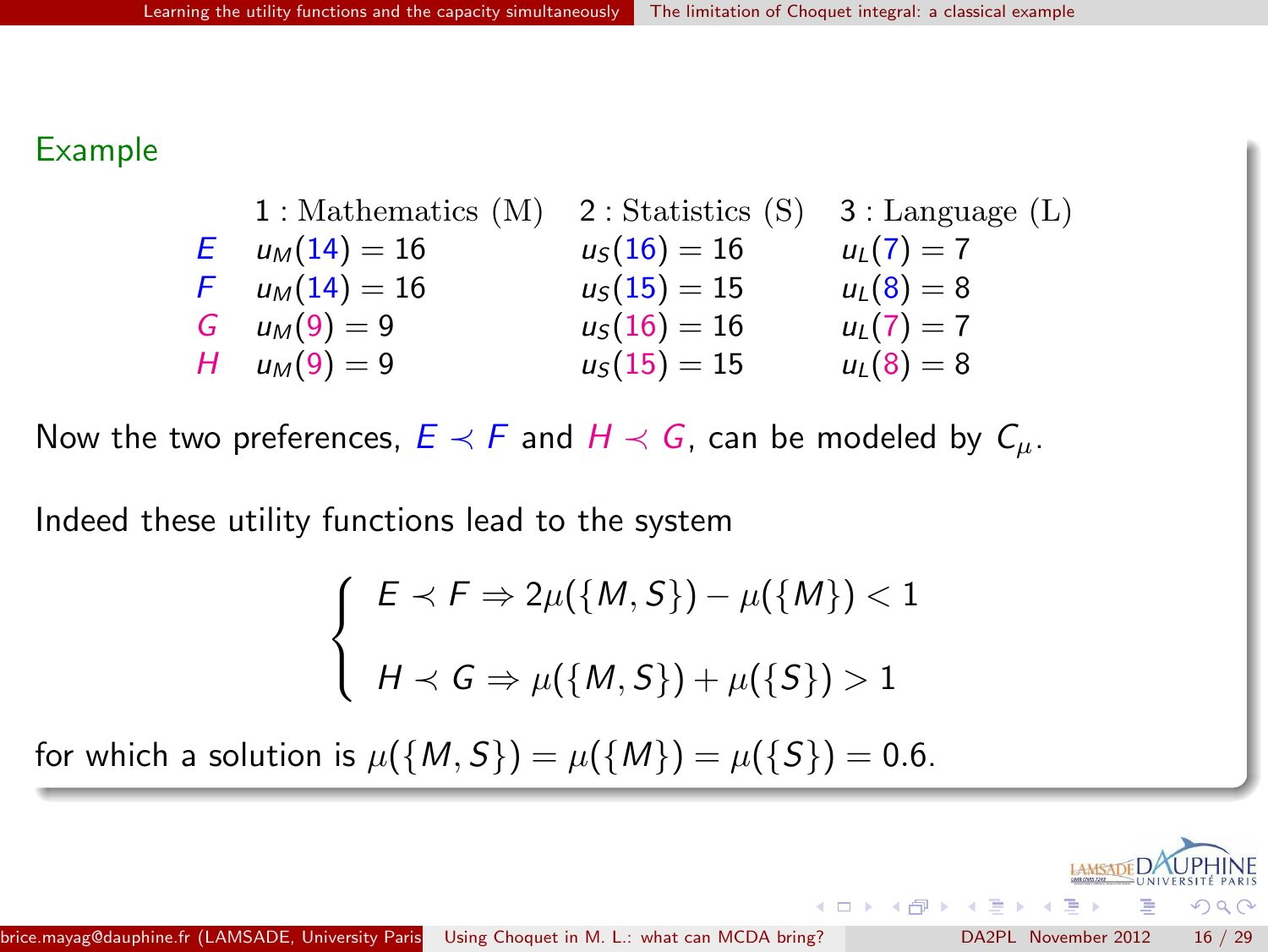### Our objective

- To show the limitation of the Choquet integral in MCDA, it will be interesting to look for an example where the utility functions are not fixed a priori.
- Concretely we looked for a relation  $\succsim$  (learning examples) which is not representable by  $C_\mu$  for any capacity  $\mu$  and any utility functions  $u_i$ .

• It was not an easy task!!!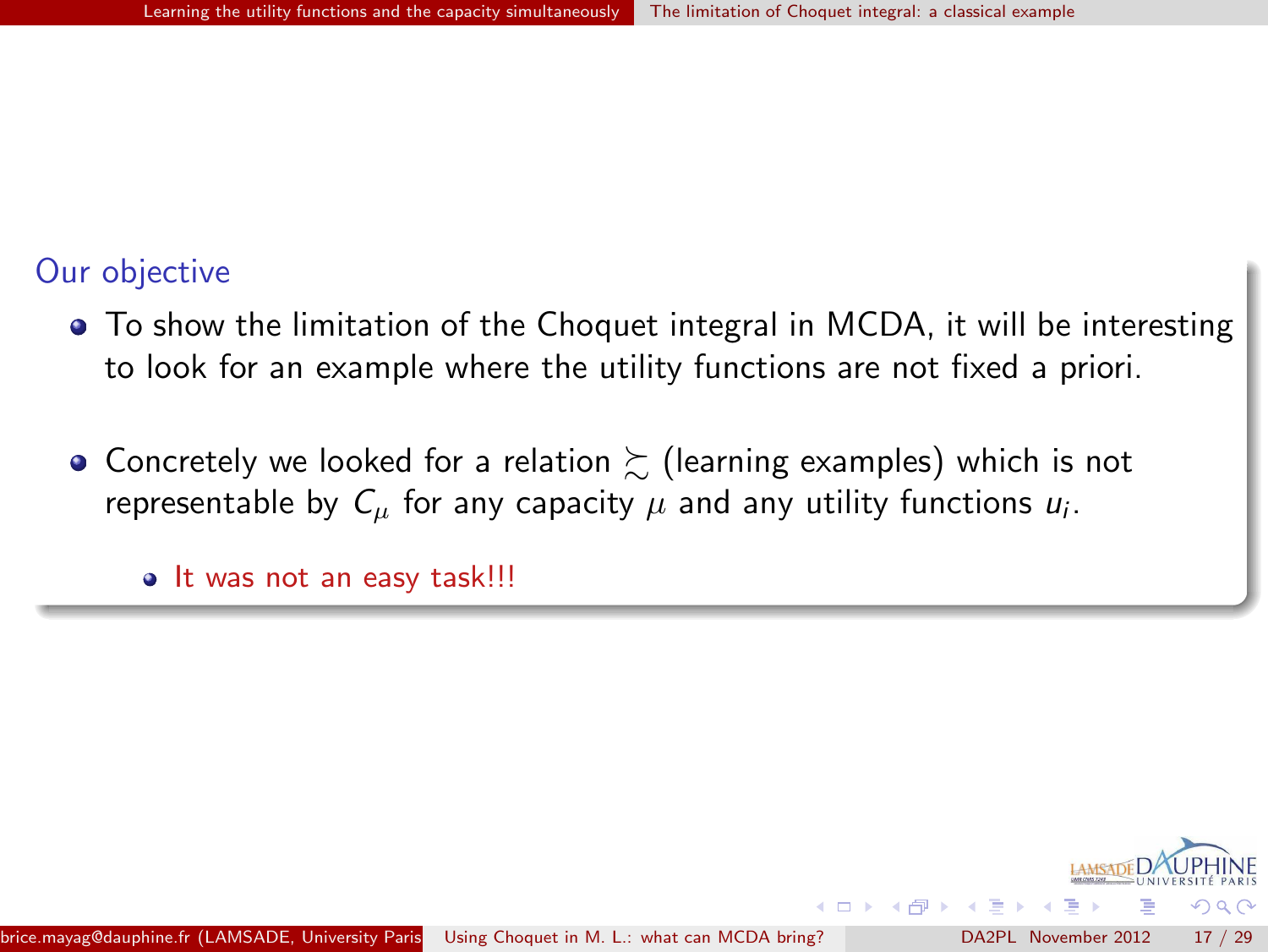# Example (A counter-example with 2 criteria) Let  $X_1 = \{a_1, b_1, c_1, d_1, e_1, f_1\}$  and  $X_2 = \{a_2, b_2, c_2, d_2, e_2, f_2\}$  such that  $u_1(a_1) < u_1(b_1) < u_1(c_1) < u_1(d_1) < u_1(e_1) < u_1(f_1)$  $u_2(a_2) \leq u_2(b_2) \leq u_2(c_2) \leq u_2(d_2) \leq u_2(e_2) \leq u_2(f_2)$

Suppose that the relation  $\succsim$  is such that:

<span id="page-17-1"></span>
$$
\begin{aligned} &(a_1,e_2)\sim(b_1,d_2)\\ &(c_1,d_2)\sim(a_1,f_2)\\ &(c_1,e_2)\not\sim(b_1,f_2)\end{aligned}
$$

and

<span id="page-17-2"></span> $(d_1, b_2) \sim (e_1, a_2)$  $(f_1, a_2) \sim (d_1, c_2)$  $(f_1, b_2) \nsim (e_1, c_2)$ 

(4)

<span id="page-17-0"></span> $QQ$ 

(3)

(2)

Then  $\succeq$  cannot be represented using the Choquet integral model.

ト イ御 ト イヨ ト イヨ)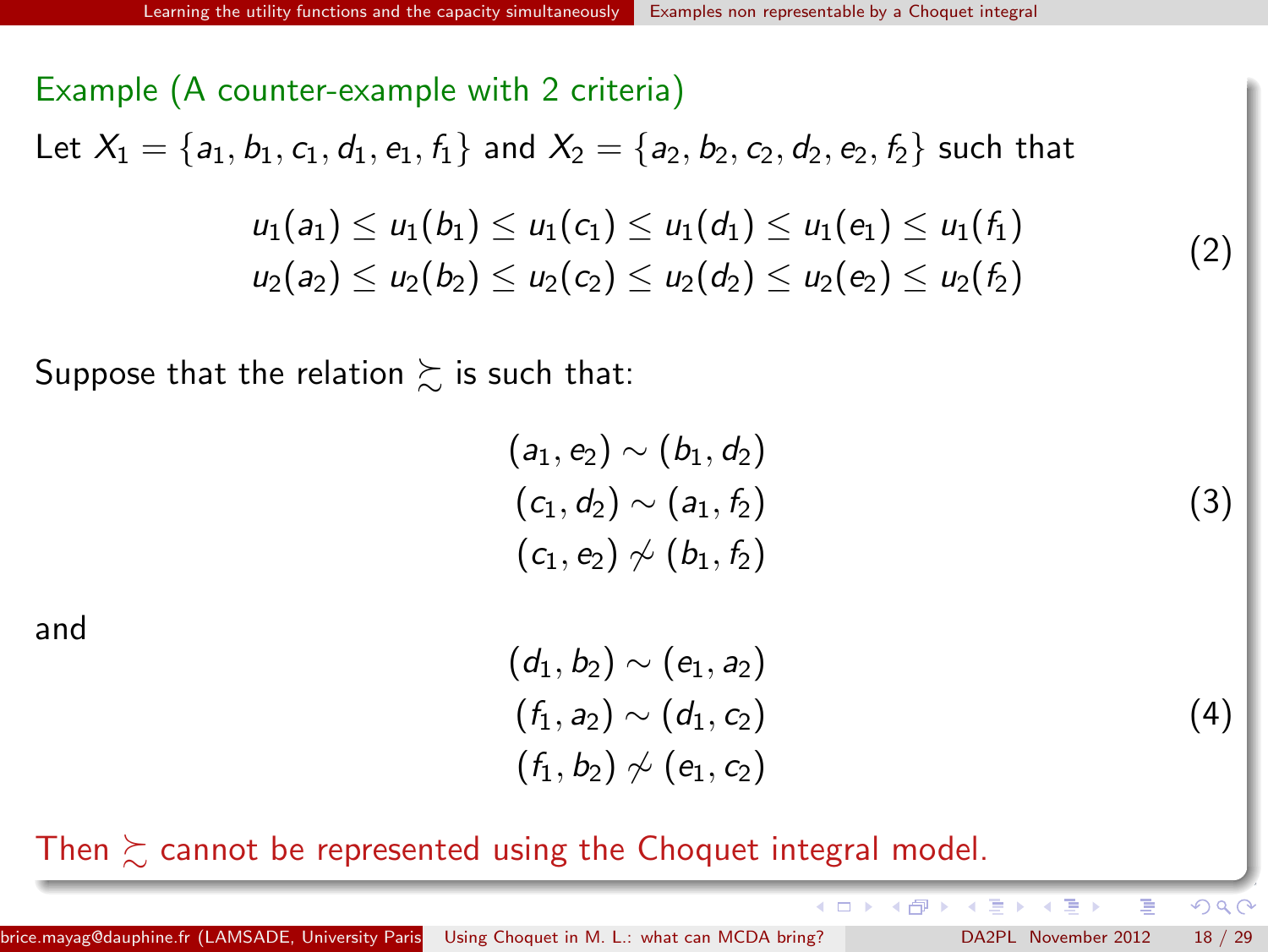### Example (A counter-example with 2 criteria)

The proof is based on two remarks:

 $\bullet \succcurlyeq$  representable by  $C_u$  if there is  $u_1$ ,  $u_2$  and positive real numbers  $\lambda_1, \omega_1$ , such that:

$$
x \succsim y \iff V(x) \geq V(y),
$$

where V is a real valued function on X such that:

$$
V(x) = \begin{cases} \lambda_1 u_1(x_1) + (1 - \lambda_1) u_2(x_2) & \text{if } u_1(x_1) \ge u_2(x_2), \\ \omega_1 u_1(x_1) + (1 - \omega_1) u_2(x_2) & \text{otherwise.} \end{cases}
$$

The relations [\(3\)](#page-17-1) and [\(4\)](#page-17-2) violates the Thomsen condition



4 D F

 $\Omega$ 

→ 伊 ▶ → 君 ▶ → 君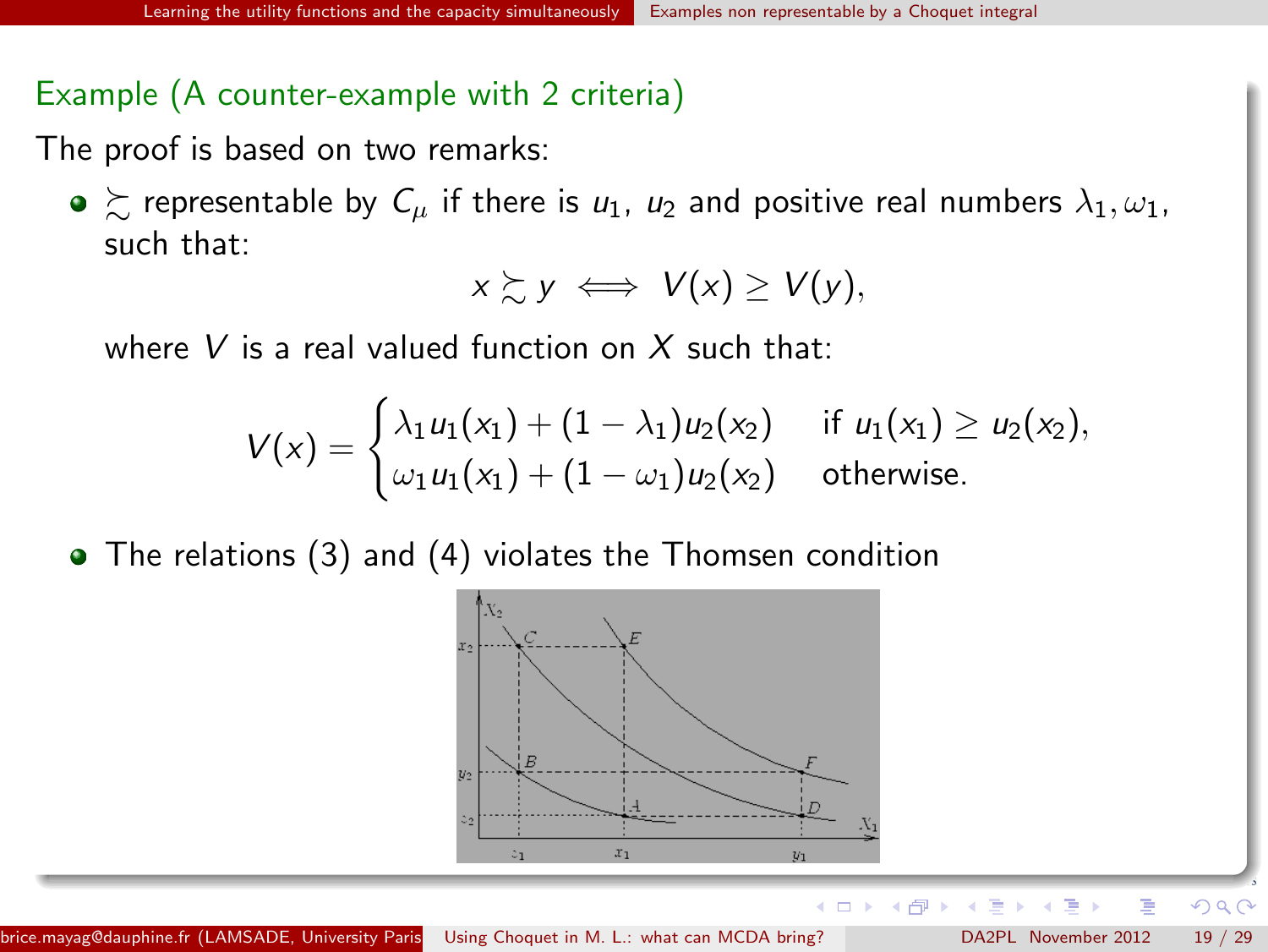#### Example (A counter-example with 3 criteria)

Let be  $x_1^1, x_1^2, \ldots, x_1^{11} \in X_1$  with  $x_1^1 < x_1^2 < \cdots < x_1^{11}$  (we suppose an order on  $X_1$ ).

Let be:  $y_2, z_2 \in X_2$  and  $y_3, z_3 \in X_3$ .

We assume that the DM provides  $\succeq$  as follows:

$$
\begin{array}{llll} (x_1^1, y_2, y_3) \succ (x_1^1, z_2, z_3) & (x_1^2, y_2, y_3) \prec (x_1^2, z_2, z_3) \\ (x_1^3, y_2, y_3) \succ (x_1^3, z_2, z_3) & (x_1^4, y_2, y_3) \prec (x_1^4, z_2, z_3) \\ (x_1^5, y_2, y_3) \succ (x_1^5, z_2, z_3) & (x_1^6, y_2, y_3) \prec (x_1^6, z_2, z_3) \\ (x_1^7, y_2, y_3) \succ (x_1^7, z_2, z_3) & (x_1^8, y_2, y_3) \prec (x_1^8, z_2, z_3) \\ (x_1^9, y_2, y_3) \succ (x_1^9, z_2, z_3) & (x_1^{10}, y_2, y_3) \prec (x_1^{10}, z_2, z_3) \\ (x_1^{11}, y_2, y_3) \succ (x_1^{11}, z_2, z_3) & (x_1^{10}, y_2, y_3) \prec (x_1^{10}, z_2, z_3) \end{array}
$$

The idea of this example is to introduce sufficiently many comparisons such that there necessarily exist three comparisons of comonotonic alternatives leading to a contradiction.

brice.mayag@dauphine.fr (LAMSADE, University Paris [Using Choquet in M. L.: what can MCDA bring?](#page-0-0) **hine, France, France, France, France, France**, France, France, Theorember 2012 20 / 29

 $\mathcal{A}$  and  $\mathcal{A}$  in  $\mathcal{A}$  . The  $\mathcal{A}$ 

AMSADELIZ ACT LITTY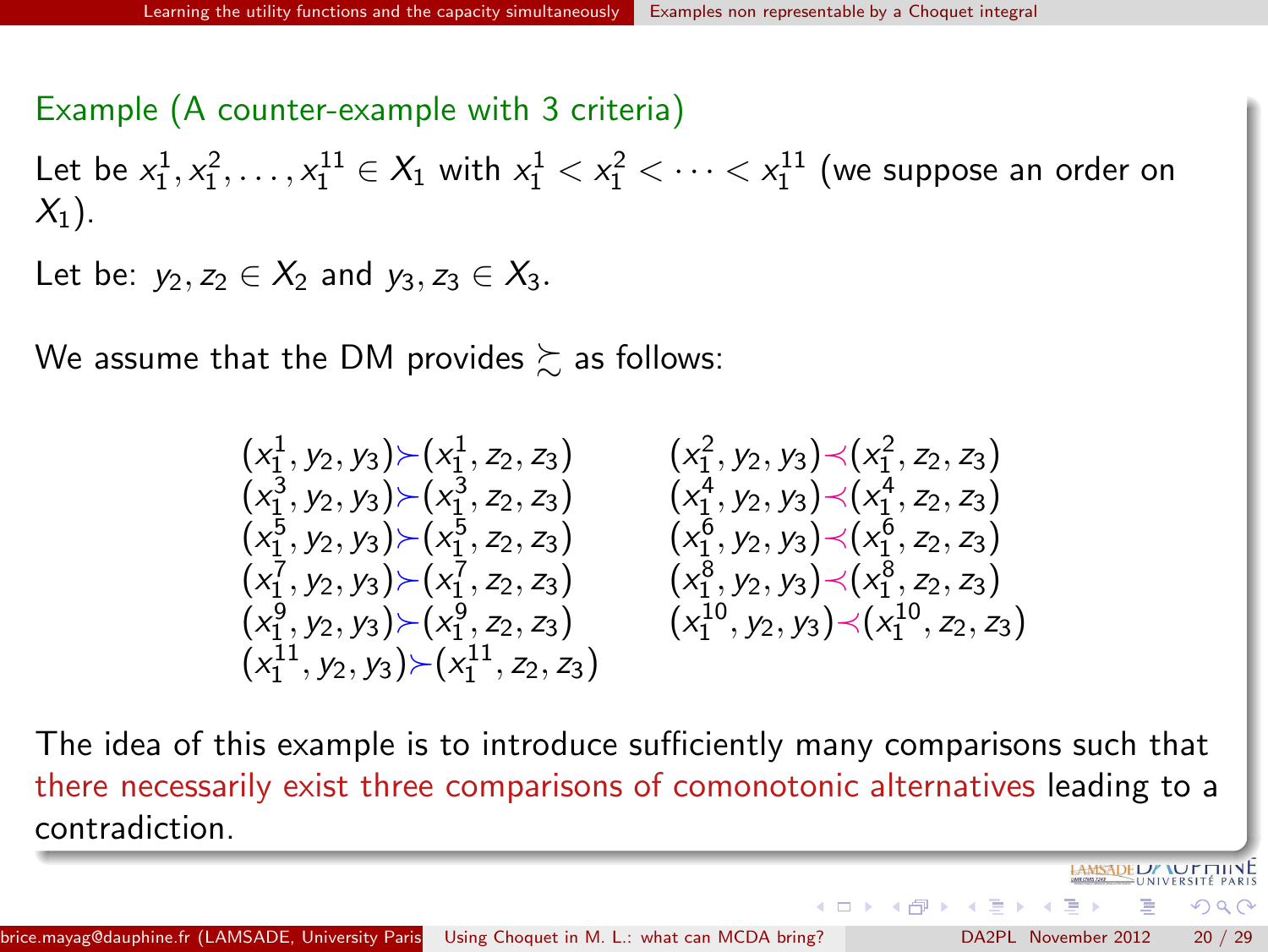#### Example (A counter-example with 3 criteria)

Let be  $x_1^1, x_1^2, \ldots, x_1^{11} \in X_1$  with  $x_1^1 < x_1^2 < \cdots < x_1^{11}$  (we suppose an order on  $X_1$ ).

Let be:  $y_2, z_2 \in X_2$  and  $y_3, z_3 \in X_3$ .

We assume that the DM provides  $\succeq$  as follows:

$$
(x_1^1, y_2, y_3) \times (x_1^1, z_2, z_3) \qquad (x_1^2, y_2, y_3) \times (x_1^2, z_2, z_3) \n(x_1^3, y_2, y_3) \times (x_1^3, z_2, z_3) \qquad (x_1^4, y_2, y_3) \times (x_1^4, z_2, z_3) \n(x_1^5, y_2, y_3) \times (x_1^5, z_2, z_3) \qquad (x_1^6, y_2, y_3) \times (x_1^6, z_2, z_3) \n(x_1^7, y_2, y_3) \times (x_1^7, z_2, z_3) \qquad (x_1^8, y_2, y_3) \times (x_1^8, z_2, z_3) \n(x_1^{11}, y_2, y_3) \times (x_1^{11}, z_2, z_3) \qquad (x_1^{10}, y_2, y_3) \times (x_1^{10}, z_2, z_3)
$$

Then  $\succeq$  cannot be represented using the Choquet integral model.



**K 何 ト K 日**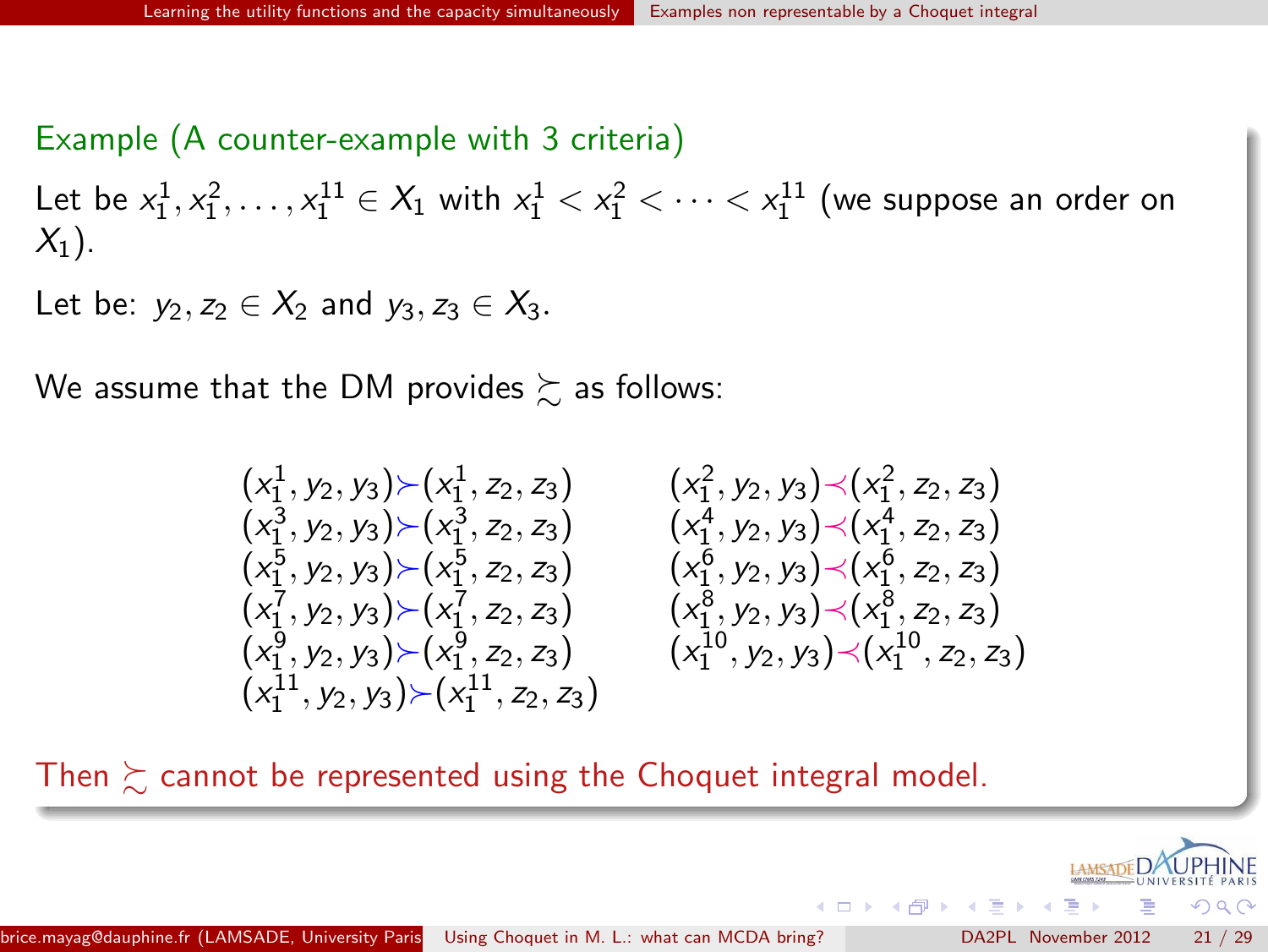#### From the two counter-examples

- We can deduce some necessary conditions to represent a preference by the Choquet integral model when utility functions and capacity are unknown a priori.
- We hope to entirely characterized this model in the future works.

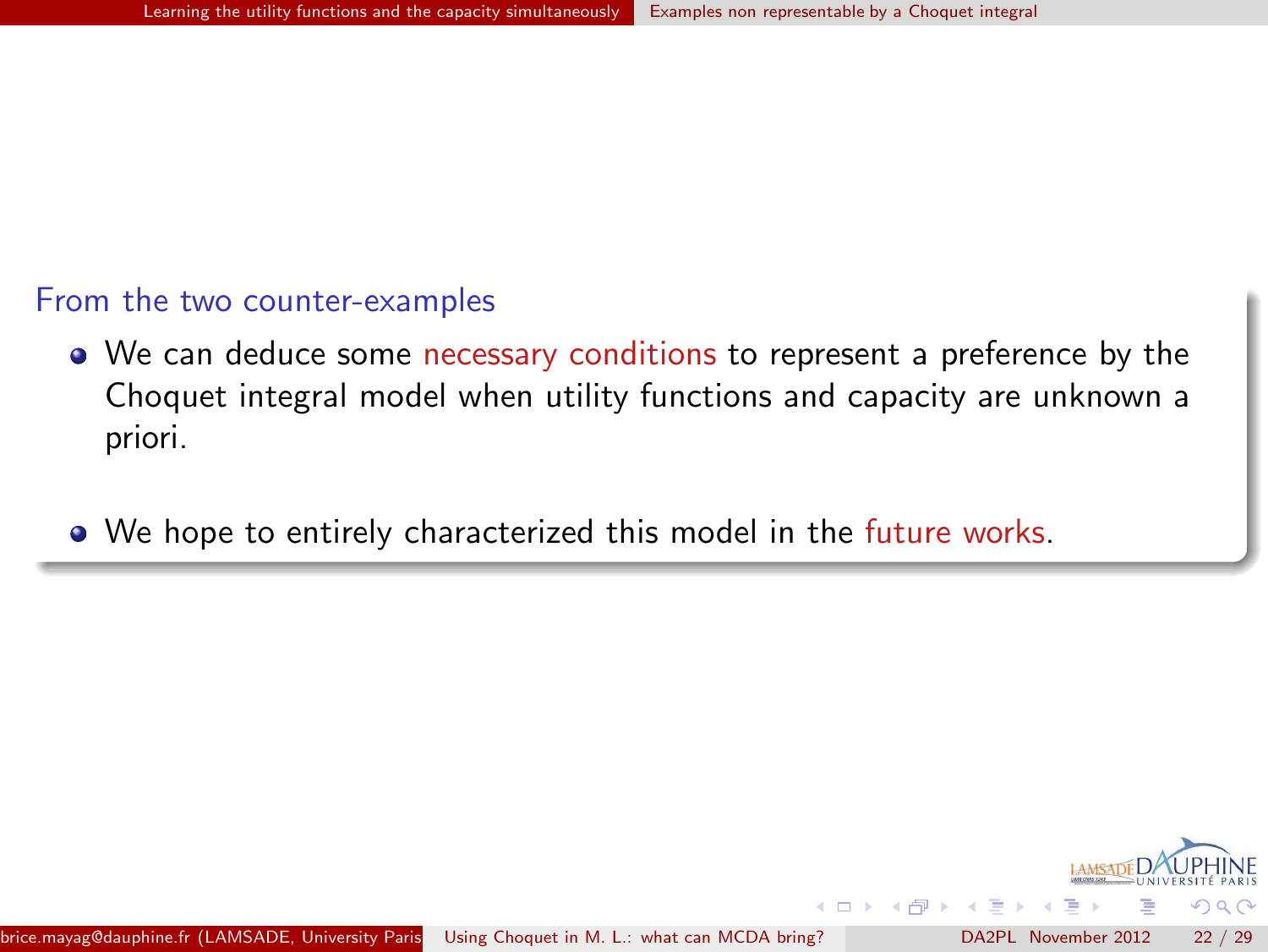#### Proposition

If the learning examples use only alternatives that belong to an antichain,

then any weak order over these alternatives, that does not violates Pareto condition and transitivity,

is representable by a Choquet integral and partial utility functions.

<span id="page-22-0"></span>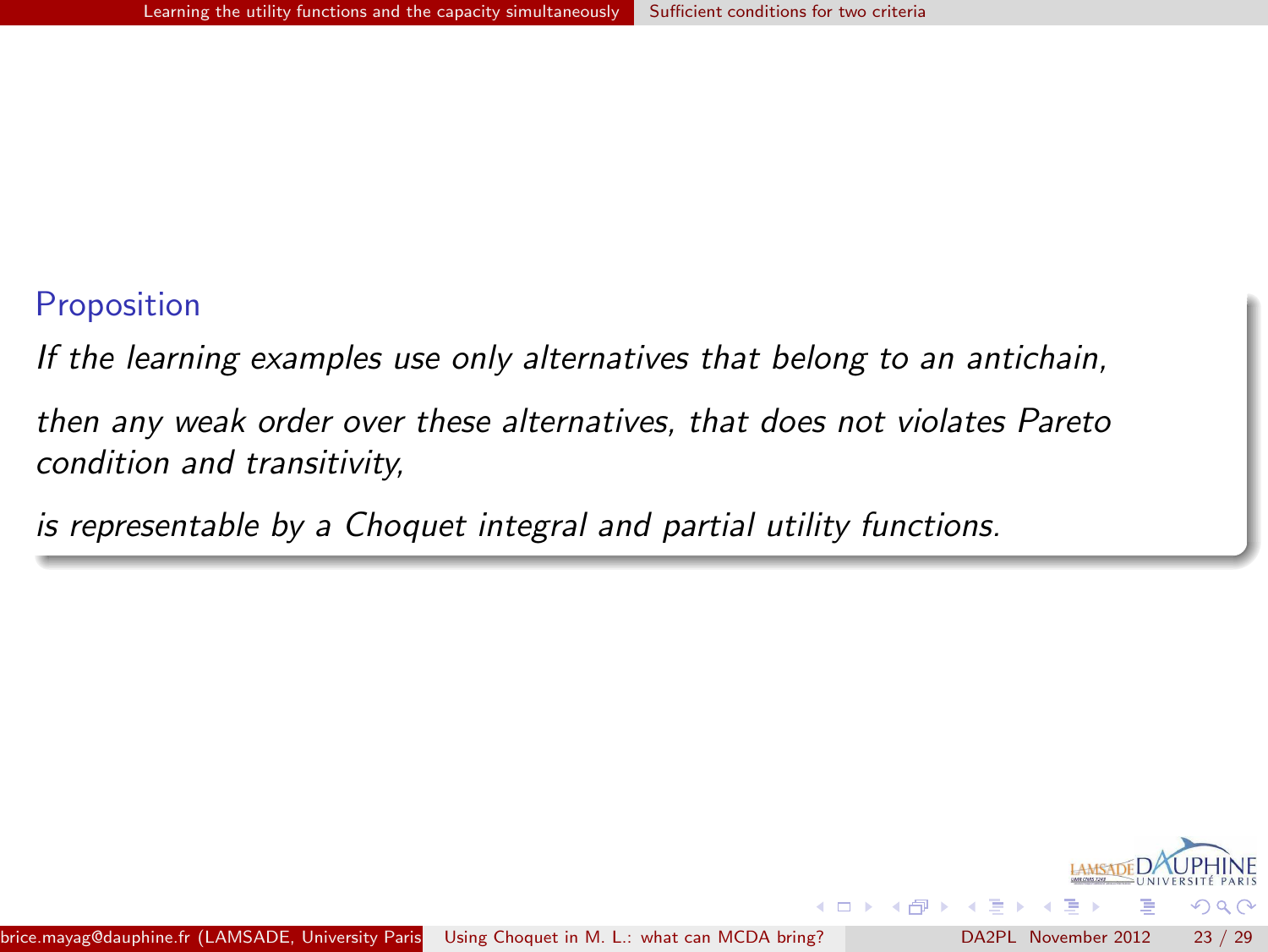# Plan

# **[Settings](#page-1-0)**

- **[Context and notations](#page-2-0)**
- [The Choquet integral model](#page-8-0)

[Learning the utility functions and the capacity simultaneously](#page-10-0)

- [The limitation of Choquet integral: a classical example](#page-11-0)
- [Examples non representable by a Choquet integral](#page-17-0)
- **•** [Sufficient conditions for two criteria](#page-22-0)

# [Interpretation of the Choquet integral model](#page-23-0)

- [Interpretation of a capacity](#page-24-0)
- [Interpretation of the Choquet integral model](#page-26-0)

**[Conclusion](#page-27-0)** 

<span id="page-23-0"></span> $\left\{ \left\vert \left\langle \left\langle \left\langle \mathbf{q} \right\rangle \right\rangle \right\rangle \right\vert \left\langle \mathbf{q} \right\rangle \right\vert \left\langle \mathbf{q} \right\rangle \right\vert \left\langle \mathbf{q} \right\rangle \right\vert \left\langle \mathbf{q} \right\rangle \left\langle \mathbf{q} \right\rangle \right\vert$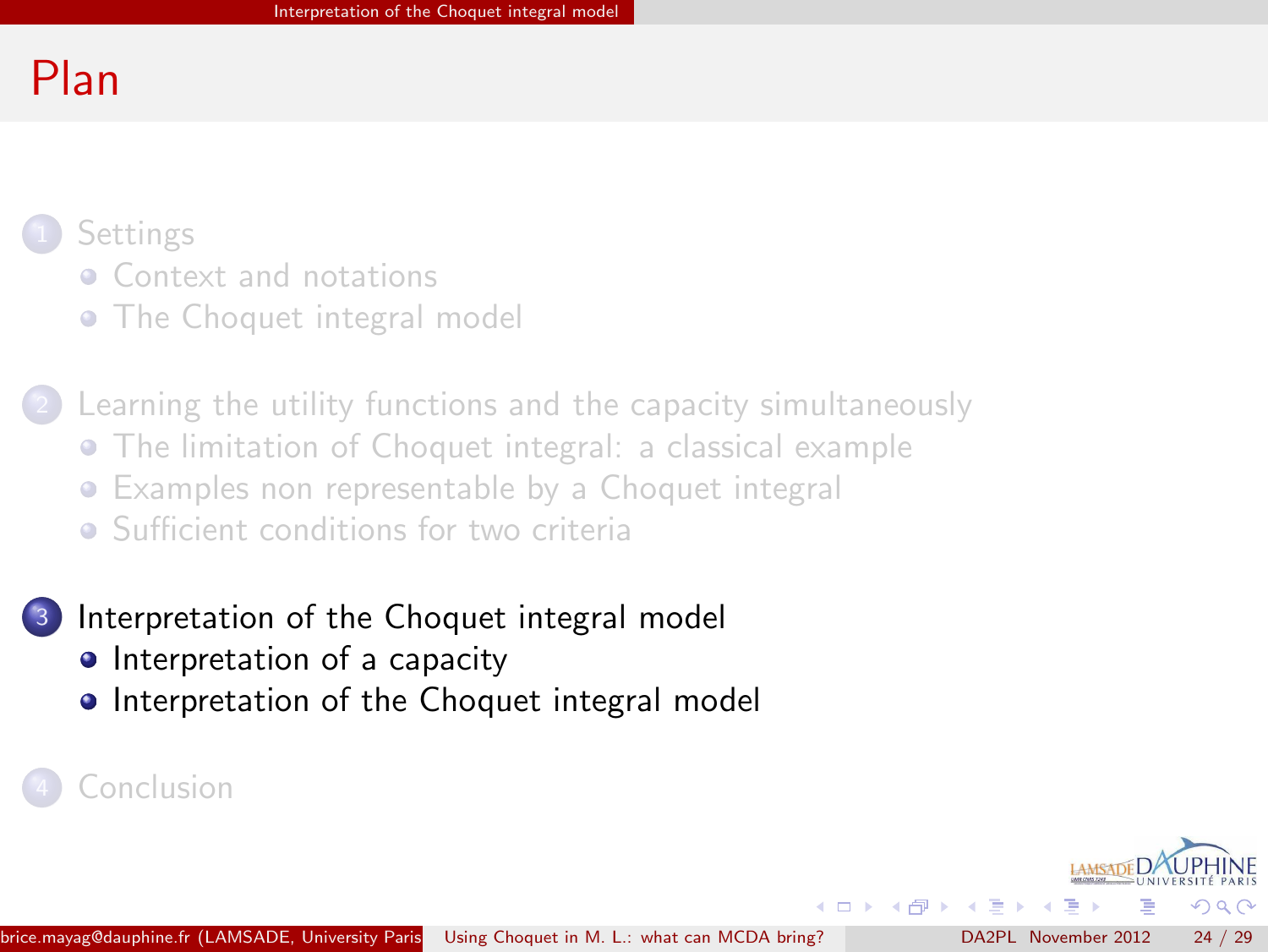### Definition (The Shapley value)

The Shapley value for  $i \in N$ :

$$
\phi_i(\mu) := \sum_{S \subseteq N \setminus \{i\}} \frac{|S|!(n-|S|-1)!}{n!} [\mu(S \cup \{i\}) - \mu(S)]
$$

- $\bullet$  The Shapley value allocates to agent *i* her expected marginal cost over all possible orderings of agents;
- Coefficient  $\frac{|S|!(n-|S|-1)!}{n!}$  is the probability that coalition S corresponds precisely to the set of players preceding player  $i$  in a giving ordering.
- In the context of MCDA, the Shapley value can be seen as the mean importance of criteria.

<span id="page-24-0"></span> $\left\{ \left\{ \bigcap \mathbb{P} \left| \mathbb{P} \right| \leq \left\{ \bigcap \mathbb{P} \left| \mathbb{P} \right| \right\} \right\} \right\}$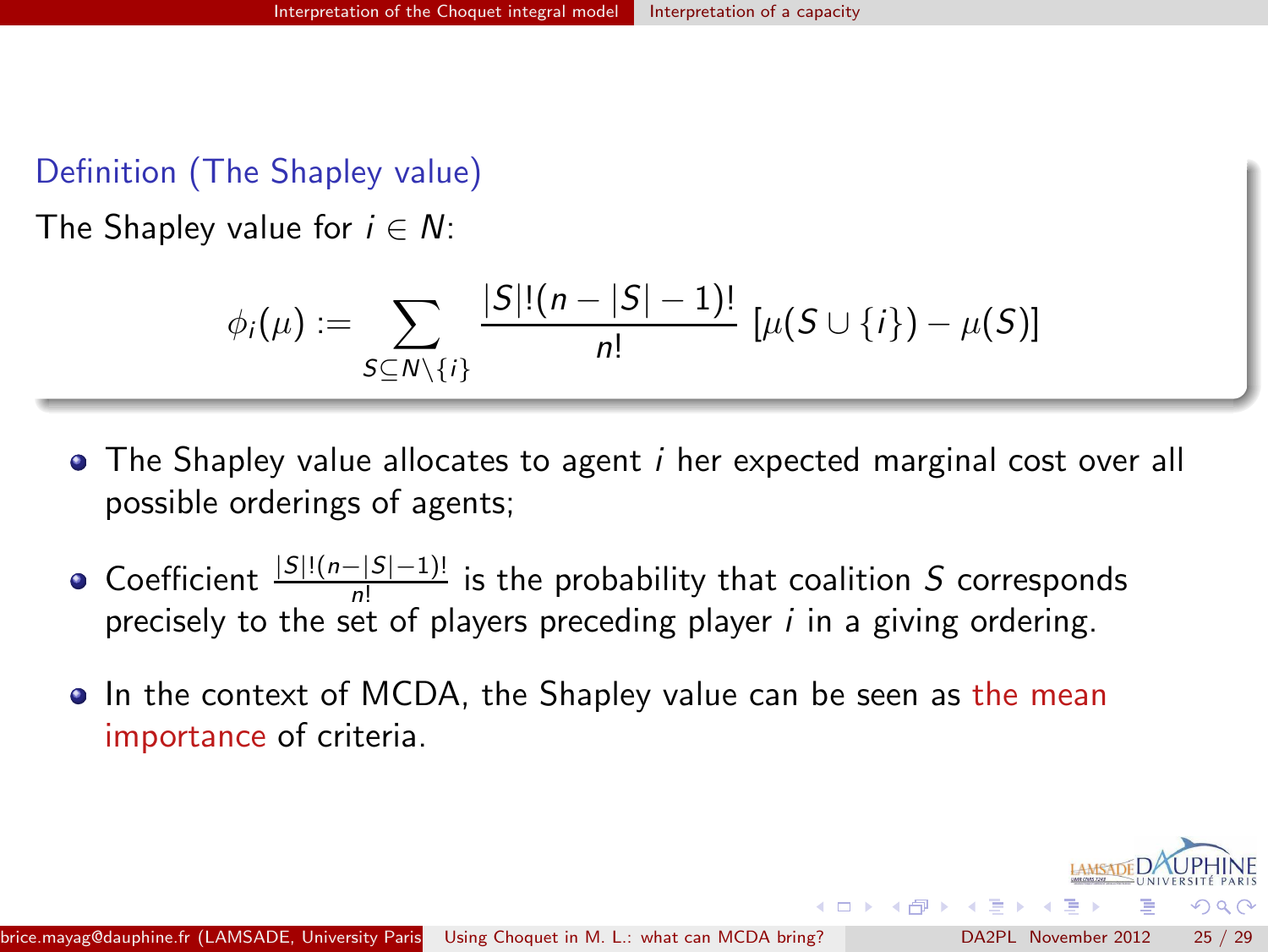# Definition (Interaction index)

The *interaction index* between criteria  $i$  and  $j$  is defined by

$$
I_{ij}(\mu):=\sum_{A\subset N\setminus\{i,j\}}\frac{|A|!(n-|A|-2)!}{(n-1)!}\Delta_{i,j}\mu(A)
$$

where 
$$
\Delta_{i,j}\mu(A) := \mu(A \cup \{i,j\}) - \mu(A \cup \{i\}) - \mu(A \cup \{j\}) + \mu(A)
$$
.

A positive (resp. negative) interaction depicts a positive (resp. negative) synergy between criteria – both criteria need to be satisfied (resp. it is sufficient that only one criterion is met).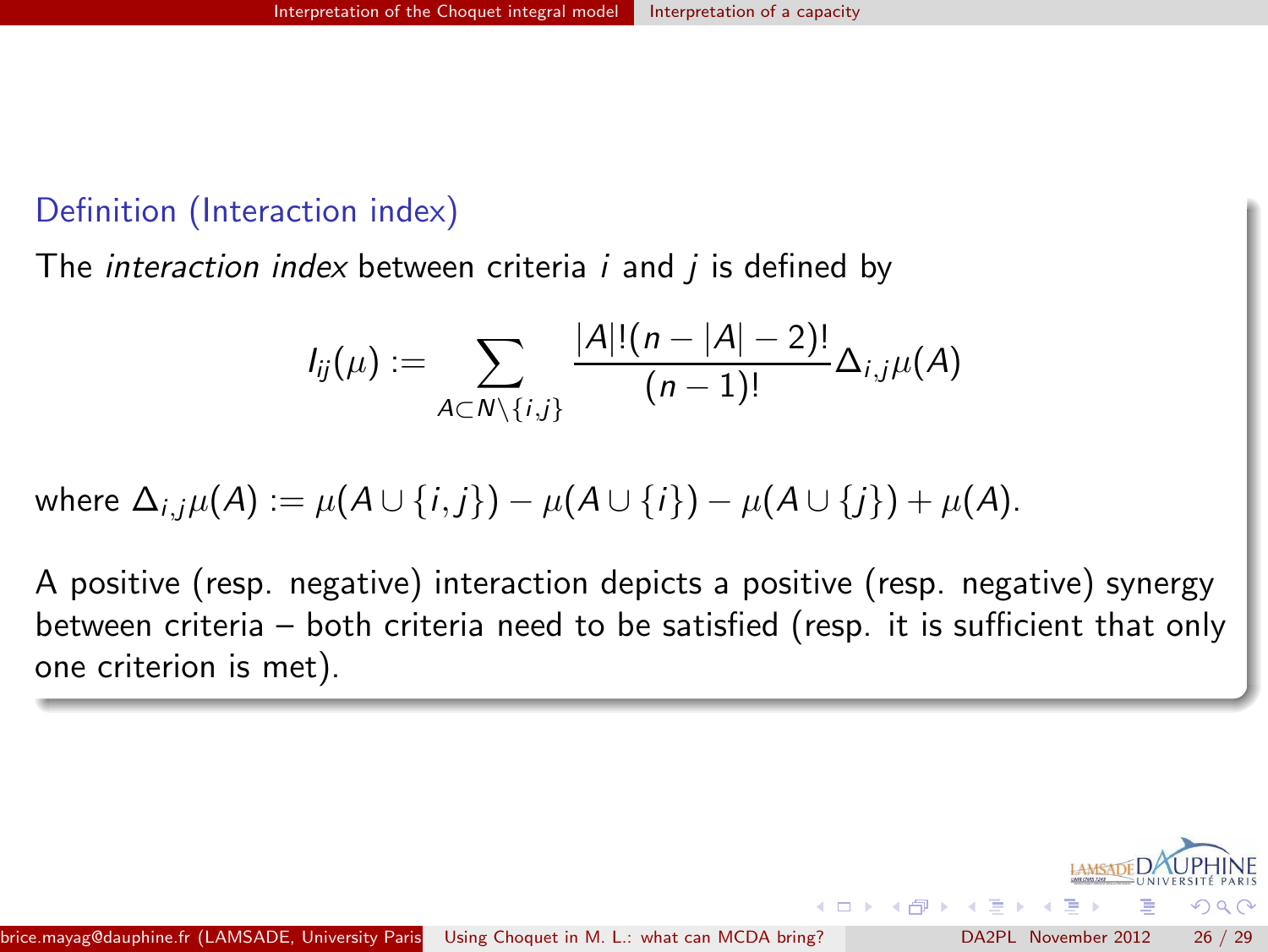The interpretation of the Shapley interaction indices for the Choquet integral is basically due to J.L. Marichal:

Lemma

$$
I_S(\mu) = \int_{[0,1]^n} \frac{\partial^{|S|} C_{\mu}(z)}{\partial z_S} dz
$$

where the partial derivative is piecewise continuous.

- The interaction index among criteria S is the integral over  $[0, 1]^n$  of the partial derivative of the Choquet integral w.r.t. criteria in S.
- This can be easily extended to the cases when the set of feasible alternatives is not  $[0, 1]^n$  but a subset.
- The Shapley value appears as the mean of relative amplitude of the range of  $C_{\mu}$  w.r.t. criterion *i*, when the remaining variables take random values.

<span id="page-26-0"></span> $\rightarrow$   $\overline{m}$   $\rightarrow$   $\rightarrow$   $\overline{m}$   $\rightarrow$   $\rightarrow$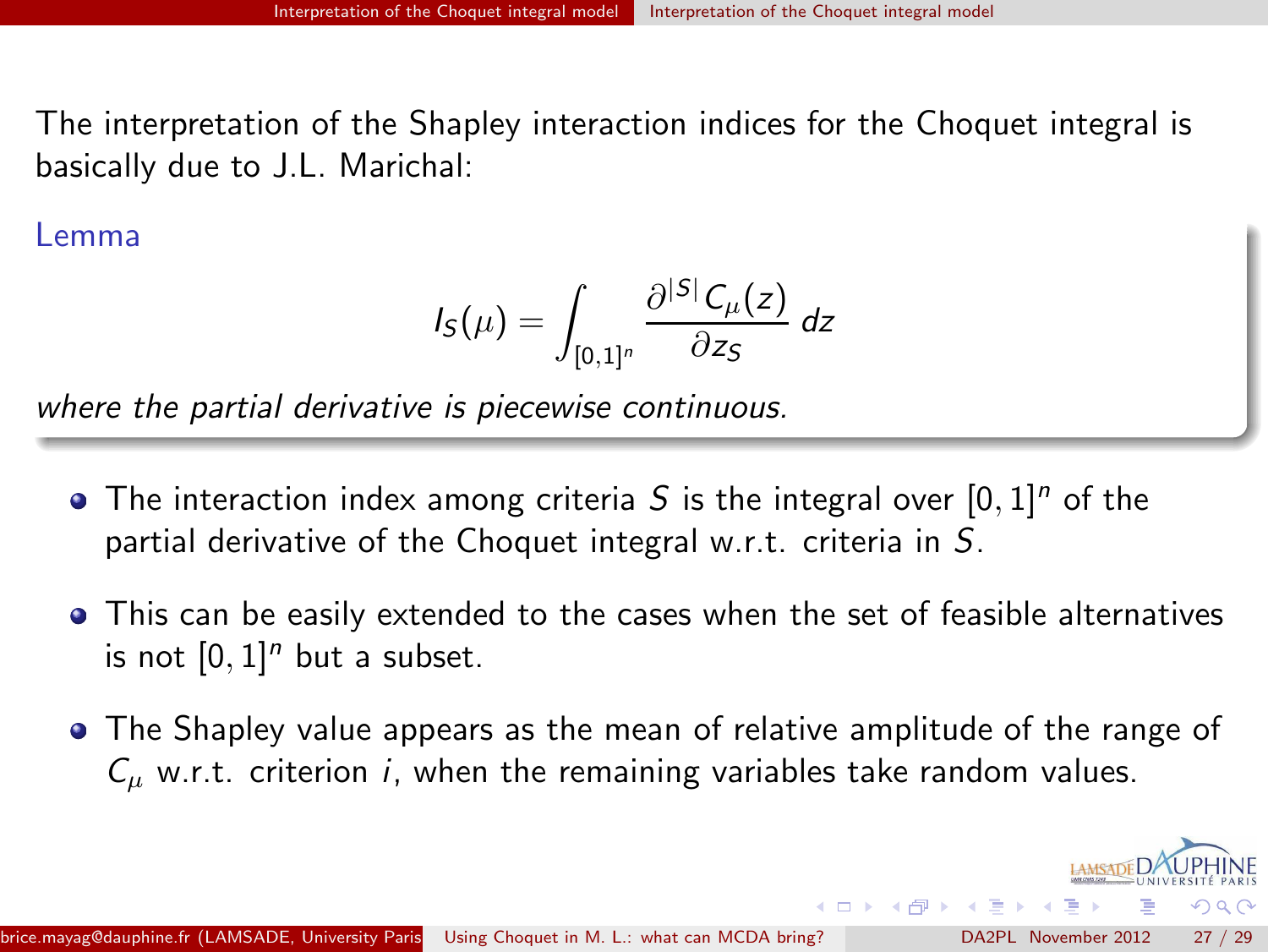# Plan

# **[Settings](#page-1-0)**

- **[Context and notations](#page-2-0)**
- [The Choquet integral model](#page-8-0)
- [Learning the utility functions and the capacity simultaneously](#page-10-0) [The limitation of Choquet integral: a classical example](#page-11-0) [Examples non representable by a Choquet integral](#page-17-0)
	- **•** [Sufficient conditions for two criteria](#page-22-0)

# [Interpretation of the Choquet integral model](#page-23-0)

- **•** [Interpretation of a capacity](#page-24-0)
- [Interpretation of the Choquet integral model](#page-26-0)

# **[Conclusion](#page-27-0)**

<span id="page-27-0"></span> $\langle \langle \langle \langle \langle \rangle \rangle \rangle \rangle$  and  $\langle \langle \rangle \rangle$  and  $\langle \rangle$ 

4 D F